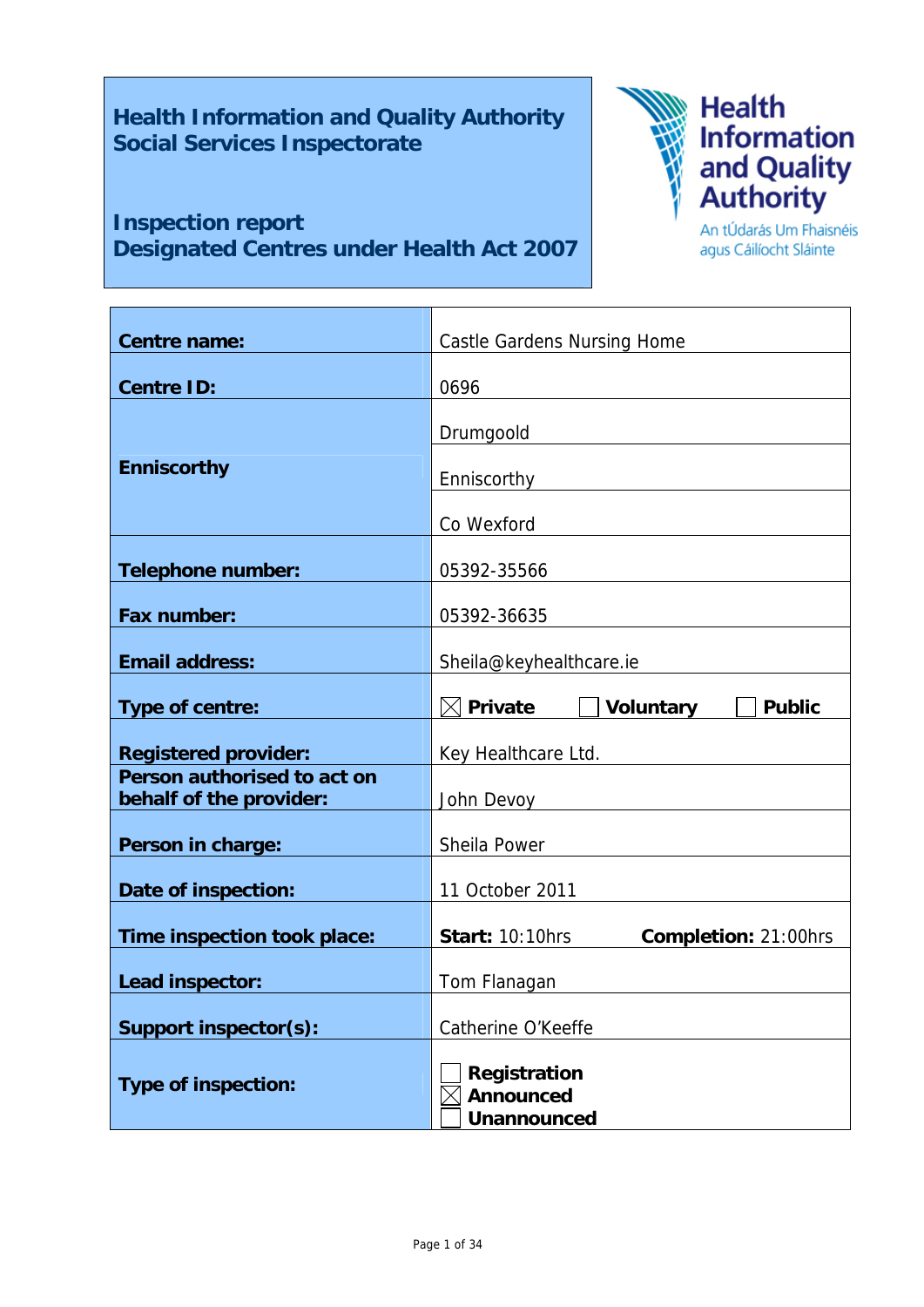# **About the inspection**

The purpose of inspection is to gather evidence on which to make judgments about the fitness of the registered provider and to report on the quality of the service. This is to ensure that providers are complying with the requirements and conditions of their registration and meet the Standards, that they have systems in place to both safeguard the welfare of service users and to provide information and evidence of good and poor practice.

In assessing the overall quality of the service provided, inspectors examine how well the provider has met the requirements of the Health Act 2007, the Health Act 2007 (Care and Welfare of Residents in Designated Centres for Older People) Regulations 2009 (as amended) and the National Quality Standards for Residential Care Settings for Older People in Ireland.

Additional inspections take place under the following circumstances:

- to follow up on specific matters arising from a previous inspection to ensure that the action required of the provider has been taken
- following a change in circumstances; for example, following a notification to the Health Information and Quality Authority's Social Services Inspectorate that a provider has appointed a new person in charge
- arising from a number of events including information received in relation to a concern/complaint or notification to the SSI of a significant event affecting the safety or well-being of residents
- to randomly "spot check" the service.

All inspections can be announced or unannounced, depending on the reason for the inspection and may take place at any time of day or night.

All inspection reports produced by the Health Information and Quality Authority will be published. However, in cases where legal or enforcement activity may arise from the findings of an inspection, the publication of a report will be delayed until that activity is resolved. The reason for this is that the publication of a report may prejudice any proceedings by putting evidence into the public domain.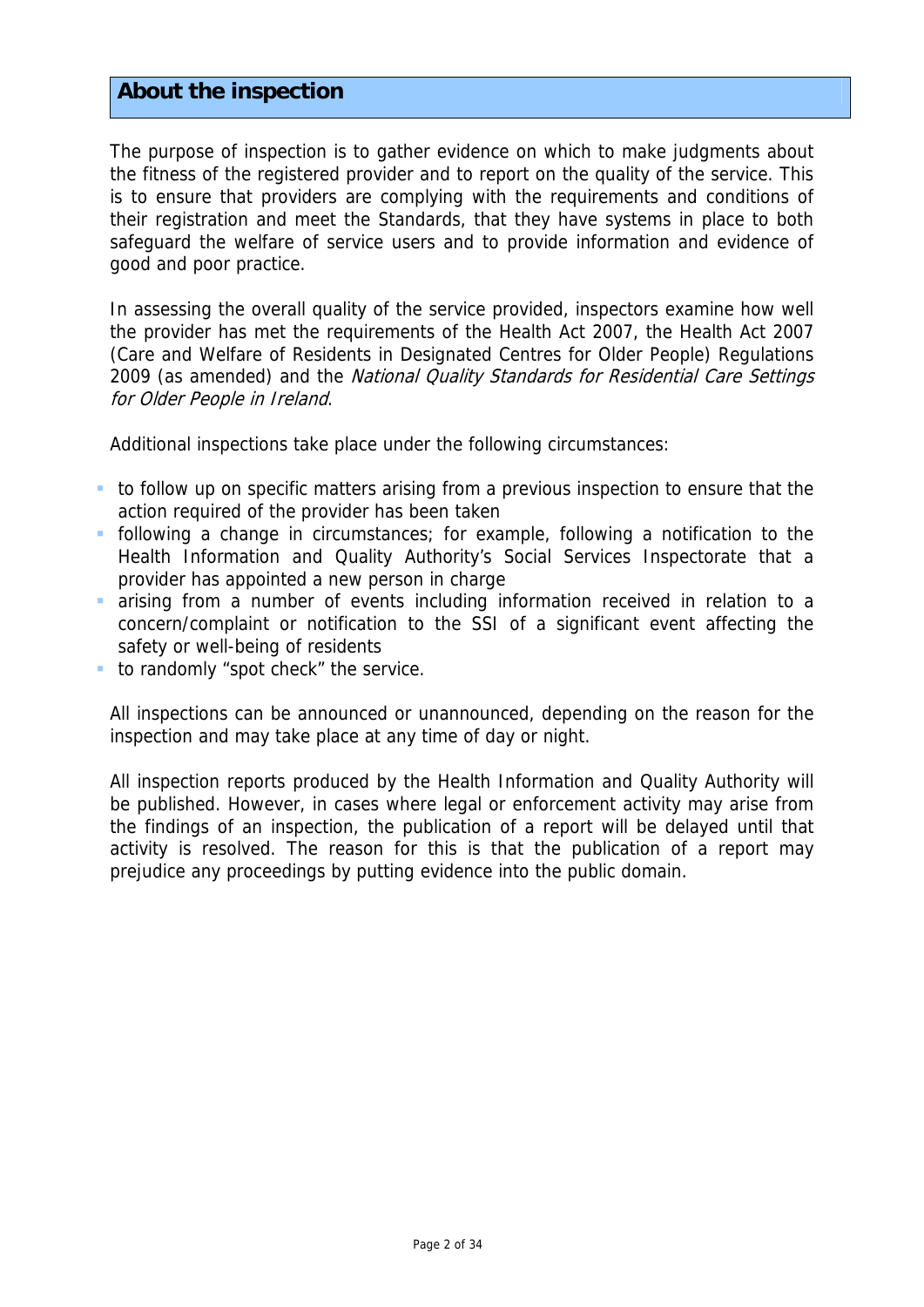# **About the centre**

# **Location of centre and description of services and premises**

Castle Gardens Nursing Home is located close to the N11 and is approximately 1.5 kilometres from the town of Enniscorthy, Co Wexford. It was first registered on 12 November 2010 to provide services to older people over the age of 65 years.

The centre is a purpose-built, single-storey building and is registered for 63 residents. On the day of inspection there were 44 residents, all of whom were over the age of 65 years, and there were 19 vacancies.

Residential accommodation for residents comprises 52 single and 7 twin-bedded rooms and is located on the two sides of the communal areas. Each of the bedrooms has en suite toilet, wash-hand basin and assisted shower facilities. The communal facilities are located in the centre of the premises. There are three lounge/seating areas, a large dining room adjacent to the kitchen, an oratory, an activities' room, a visitors' room and a smoking room. There are four assisted toilets for the use of residents and one for visitors. Inside the entrance is a reception area, an administration office and the office of the person in charge. An area towards the rear of the building contains a hairdressing salon, the laundry and the staff facilities, which comprise a dining area and male and female facilities, each of which contains a toilet, wash-hand basin and shower and a changing area with lockers. There is an enclosed service yard and a number of rooms which house equipment necessary for the operation of the premises. There are two nurses' stations, each located near a residential area of the centre. There is a sluice room, a number of storage rooms and an assisted bathroom, which also has toilet and wash-hand basin facilities.

The centre is located on the grounds of a retirement village complex, the entrance to which is controlled by an electronic barrier system. The grounds are landscaped and there are two enclosed gardens, both of which contain circular walkways. There is ample car parking to the front of the premises.

| Date centre was first established:                                  |            |             | 2010                 |                                |  |
|---------------------------------------------------------------------|------------|-------------|----------------------|--------------------------------|--|
| Number of residents on the date of inspection:                      | 44         |             |                      |                                |  |
| Number of vacancies on the date of inspection:                      |            |             | 19                   |                                |  |
| Dependency level of current<br>residents as provided by the centre: | <b>Max</b> | <b>High</b> | <b>Medium</b><br>Low |                                |  |
| <b>Number of residents</b>                                          | ∩          | 13          | 15                   | 16                             |  |
| <b>Gender of residents</b>                                          |            |             | <b>Male</b>          | Female<br>$\blacktriangledown$ |  |
|                                                                     |            |             | 15                   | 29                             |  |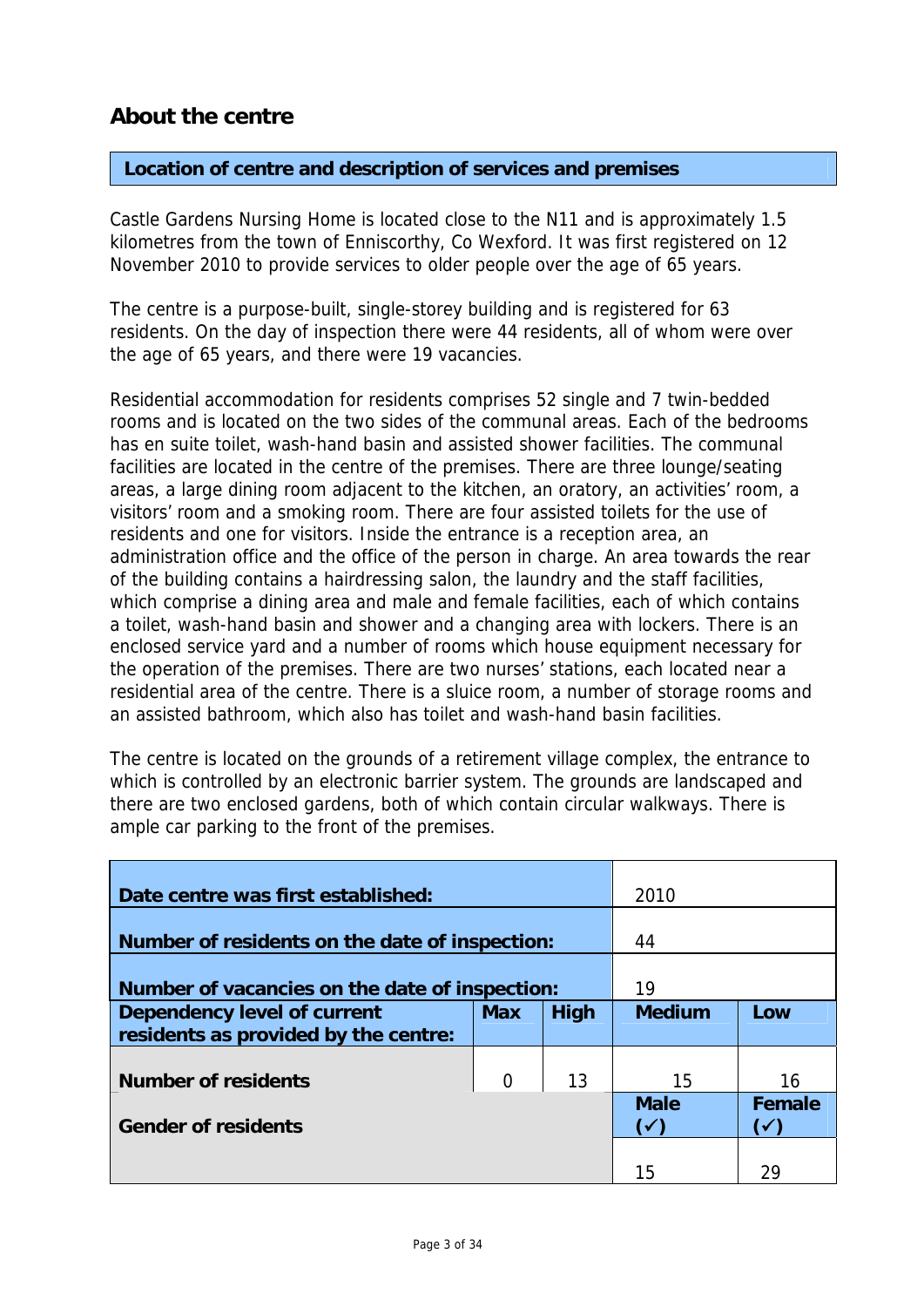# **Management structure**

The centre is owned by Key Healthcare Ltd. The nominated Registered Provider is John Devoy, one of the directors of the company. The Person in Charge is Sheila Power. The Key Senior Manager is Teresa Byrne, who is a Clinical Nurse Manager. Denise Murray and Lorraine Warren are also Clinical Nurse Managers.

The care assistants, nurses, catering, administration and maintenance staff report to the Clinical Nurse Manager, who reports to the Person in Charge. The Person in Charge reports to the Registered Provider.

| Staff on duty on the day of inspection                |                               |               |               |                   |                                            |                       |                       |
|-------------------------------------------------------|-------------------------------|---------------|---------------|-------------------|--------------------------------------------|-----------------------|-----------------------|
| <b>Staff</b><br>designation                           | <b>Person</b><br>in<br>Charge | <b>Nurses</b> | Care<br>staff | Catering<br>staff | <b>Cleaning</b><br>and<br>laundry<br>staff | <b>Admin</b><br>staff | <b>Other</b><br>staff |
| Number of<br>staff on duty<br>on day of<br>inspection |                               | 3             | 5             | 3                 | 4                                          | $1*$                  | $3***$                |

\* The nominated registered provider.

\*\*One maintenance person and two activities coordinators.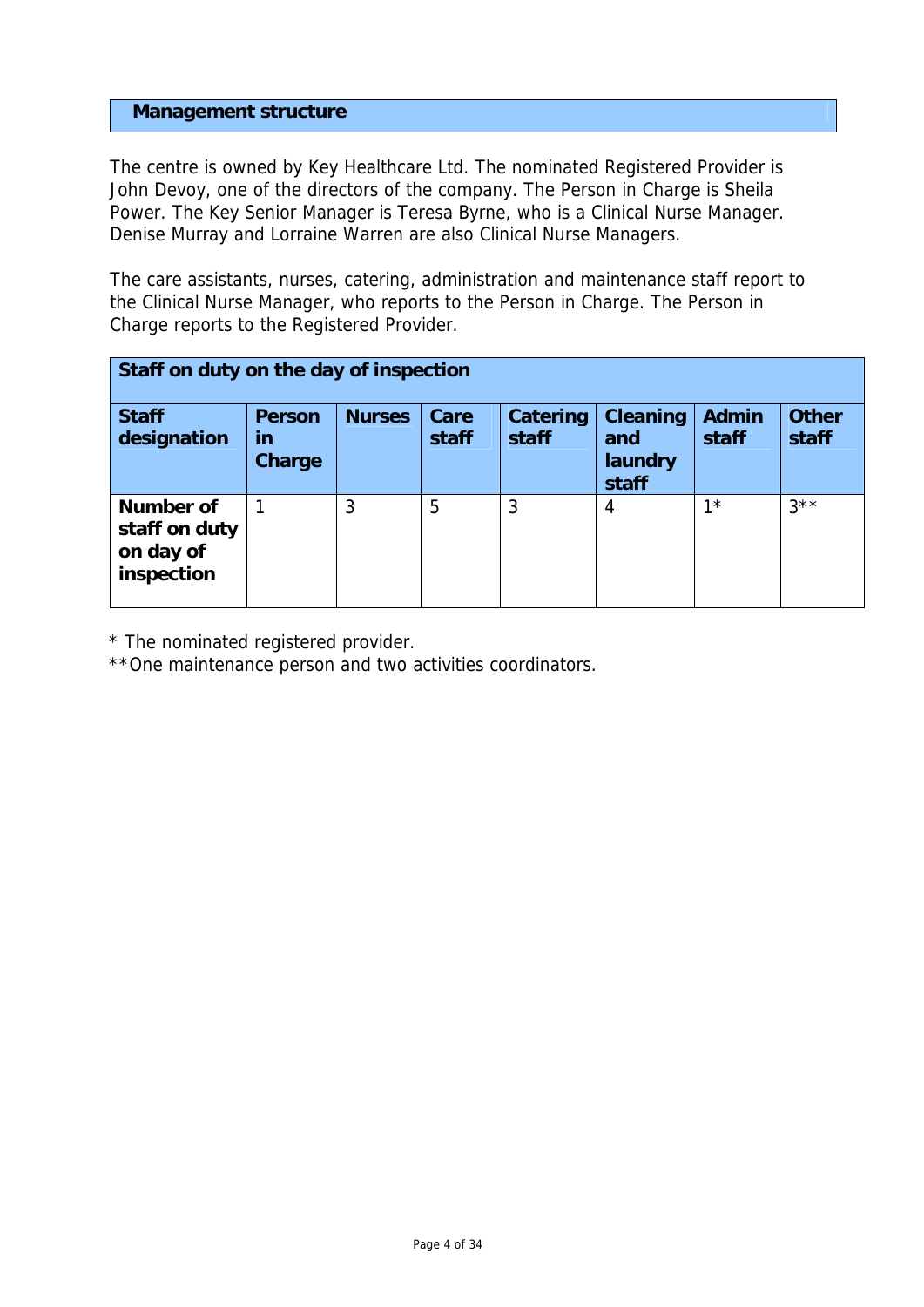**Summary of compliance with Health Act 2007 (Care and Welfare of Residents in Designated Centres for Older People) Regulations 2009 (as amended) and the National Quality Standards for Residential Care Settings for Older People in Ireland.**

This inspection was the second inspection of the centre. The first inspection was a registration inspection which took place on 5 August 2010 and 6 August 2010, prior to the opening of the centre.

On 5 August 2010 and 6 August 2010 the inspectors found that the premises and the furnishings were of a high standard and considerable preparation had been made by the provider, the person in charge and the key senior manager for the opening of the centre and for the registration application.

There were a number of areas where improvements were required. These included:

- updating some key documents, such as the statement of purpose, the complaints procedure and the Resident's Guide;
- **further development of policies;**
- **development of supervision structures;**
- **F** review of the induction programme to ensure that all staff receive the necessary training;
- development of a more person-centred care planning process; and
- **a** number of issues regarding the premises.

On this inspection, the inspectors met with residents, relatives, and staff members throughout the day. Inspectors observed practices and reviewed documentation such as care plans, medical records, accident logs, policies and procedures and staff files.

Inspectors found that the premises was fit for its stated purpose. A complaints policy was in place and it provided for an independent appeals process. An end-of-life policy was also in place and facilities were provided for relatives to stay with the resident if they wished. Food was nutritious and residents were offered a choice of meals. Residents were treated with dignity and respect and enjoyed a good quality of life. Adequate arrangements were in place for storage of residents' property and possessions. The person in charge was suitably qualified and experienced and an adequate management structure was in place to support her. Staff members were suitably qualified, staffing levels and skills mix were adequate and residents commented that staff were kind and caring. Records were maintained well and the person in charge had notified the Authority of any incidents in the centre as required.

There were a number of areas where improvements were required. These included:

- an overall system to review the quality and safety of care provided to residents
- **the protection of residents**
- **Fig. 5** risk management and fire safety
- the management of controlled drugs
- care plans
- the provision of an activity programme for residents with cognitive impairment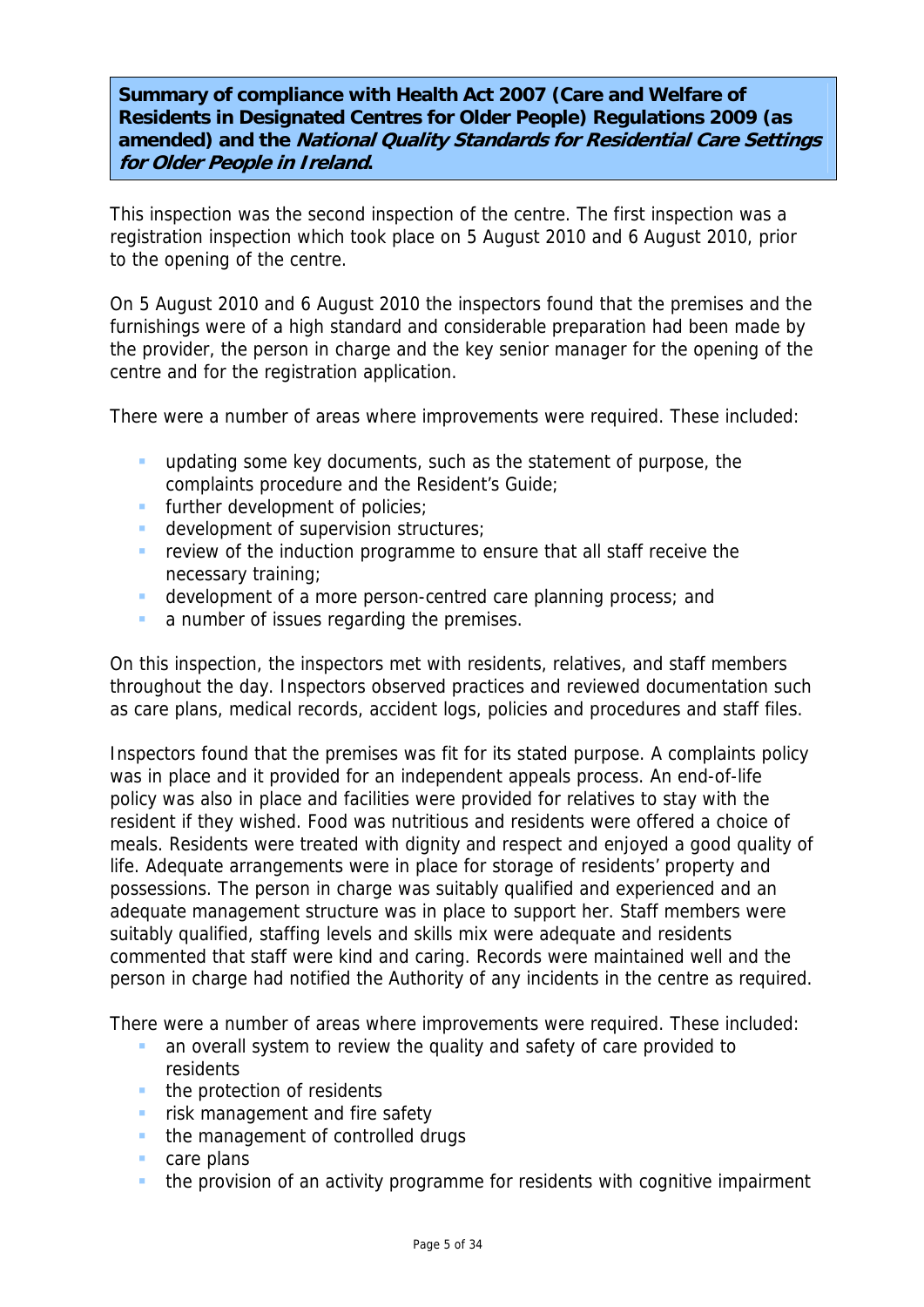- contracts
- **staff files and training for staff**
- **Resident's Guide**
- **•** policy on infection control.

The Action Plan at the end of this report identifies areas where improvements are required in order to comply with the Health Act 2007 and the Health Act 2007 (Care and Welfare of Residents in Designated Centres for Older People) Regulations 2009 (as amended) and the National Quality Standards for Residential Care Settings for Older People in Ireland.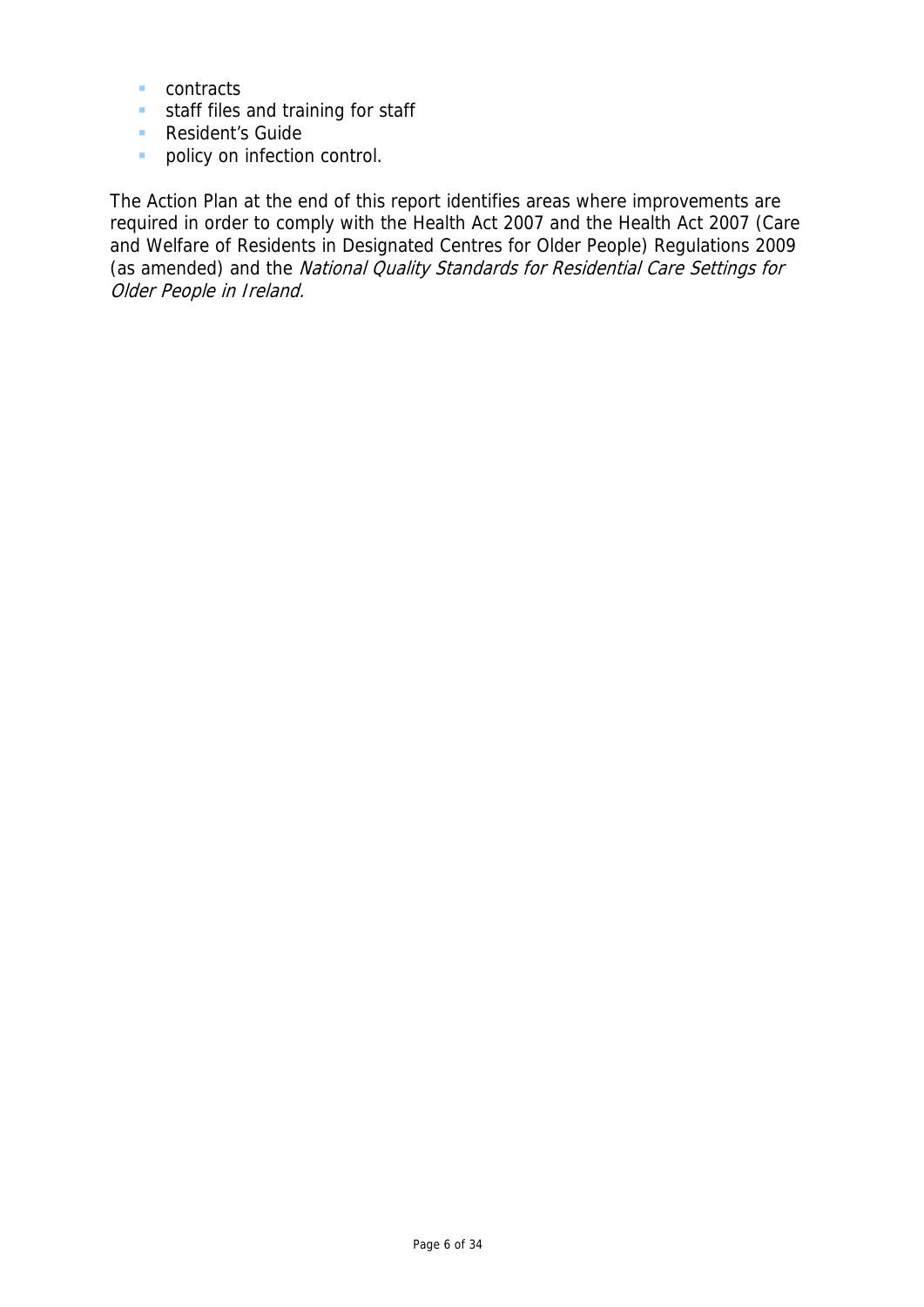# **Section 50 (1) (b) of the Health Act 2007**

**Compliance with the Health Act 2007 (Care and Welfare of Residents in Designated Centres for Older People) Regulations 2009 (as amended) and the National Quality Standards for Residential Care Settings for Older People in Ireland.** 

## **1. Statement of purpose and quality management**

### **Outcome 1**

There is a written statement of purpose that accurately describes the service that is provided in the centre. The services and facilities outlined in the statement of purpose, and the manner in which care is provided, reflect the diverse needs of residents.

### **References:**

Regulation 5: Statement of Purpose Standard 28: Purpose and Function

### **Inspection findings**

Inspectors viewed the statement of purpose which accurately described the services and facilities that are provided in the centre. It outlined the staffing complement and the organisational structure. It also described the arrangements for consulting residents about the operation of the centre and the development and review of their care plans. However, it did not meet all the requirements of Schedule 1 of the Health Act 2007 (Care and Welfare of Residents in Designated Centres for Older People) Regulations 2009 (as amended). Omissions included the following:

- the details of the professional registration of the person in charge and the registered provider
- the registration details of the centre
- **the conditions attached by the Chief Inspector**
- **the maximum number of residents who will be accommodated**
- the age range of residents for whom it is intended to provide a service
- **the criteria for admission**
- $\blacksquare$  the size of rooms in the centre
- the therapeutic techniques used in the centre and the arrangements for their supervision.

Following the inspection, the person in charge submitted an updated statement of purpose to the Authority which meets the requirements of the regulations.

### **Outcome 2**

The quality of care and experience of the residents are monitored and developed on an ongoing basis.

#### **References:**

Regulation 35: Review of Quality and Safety of Care and Quality of Life Standard 30: Quality Assurance and Continuous Improvement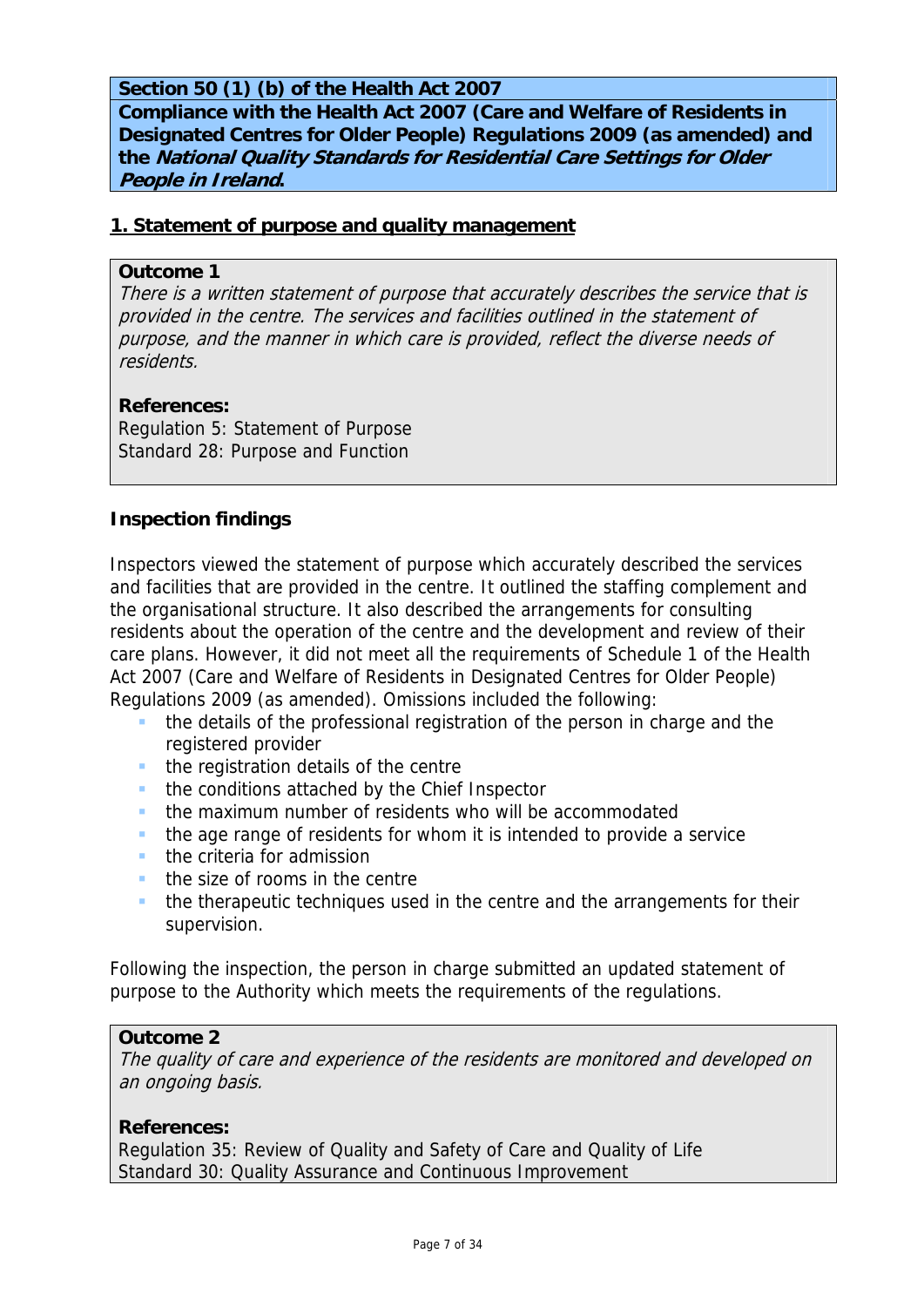# **Inspection findings**

Inspectors found that a number of audits had been carried out in the centre but there was no overall system in place to review the quality and safety of care provided to residents.

An inspector viewed the records of accidents and incidents and the minutes of the falls committee, comprising nursing and care staff, which met monthly. The records showed that the staff learned from the incidents and that measures were put in place to reduce the risk of falls for individual residents. The person in charge told inspectors that the pharmacy had conducted an audit of medication management but there was no report available. Audits were also carried out on meals/mealtimes, infection control and staff presentation.

There were no formal management meetings and there was no overall system in place to ensure that the quality and safety of care and the quality of life of residents was reviewed and monitored at appropriate intervals.

#### **Outcome 3**

The complaints of each resident, his/her family, advocate or representative, and visitors are listened to and acted upon and there is an effective appeals procedure.

## **References:**

Regulation 39: Complaints Procedures Standard 6: Complaints

### **Inspection findings**

There was a complaints policy and procedures in operation. The person in charge told inspectors that no complaints had been received since the centre opened.

Inspectors observed that the complaints policy was displayed prominently in the entrance lobby and that a comments/suggestions box was in place. A complaints book was also maintained. The policy was clear. It outlined the steps to be followed in the making of a complaint and the procedures involved in any investigation. An independent person was available for appeals.

Residents and relatives reported to inspectors that they had easy access to the person in charge and they could report any concerns to her or to other staff members. Residents were familiar with the complaints policy. The person in charge told inspectors that she would welcome any complaints and that she maintained an open door policy so that residents, their relatives or staff members could come into her office to talk to her if they wished to do so.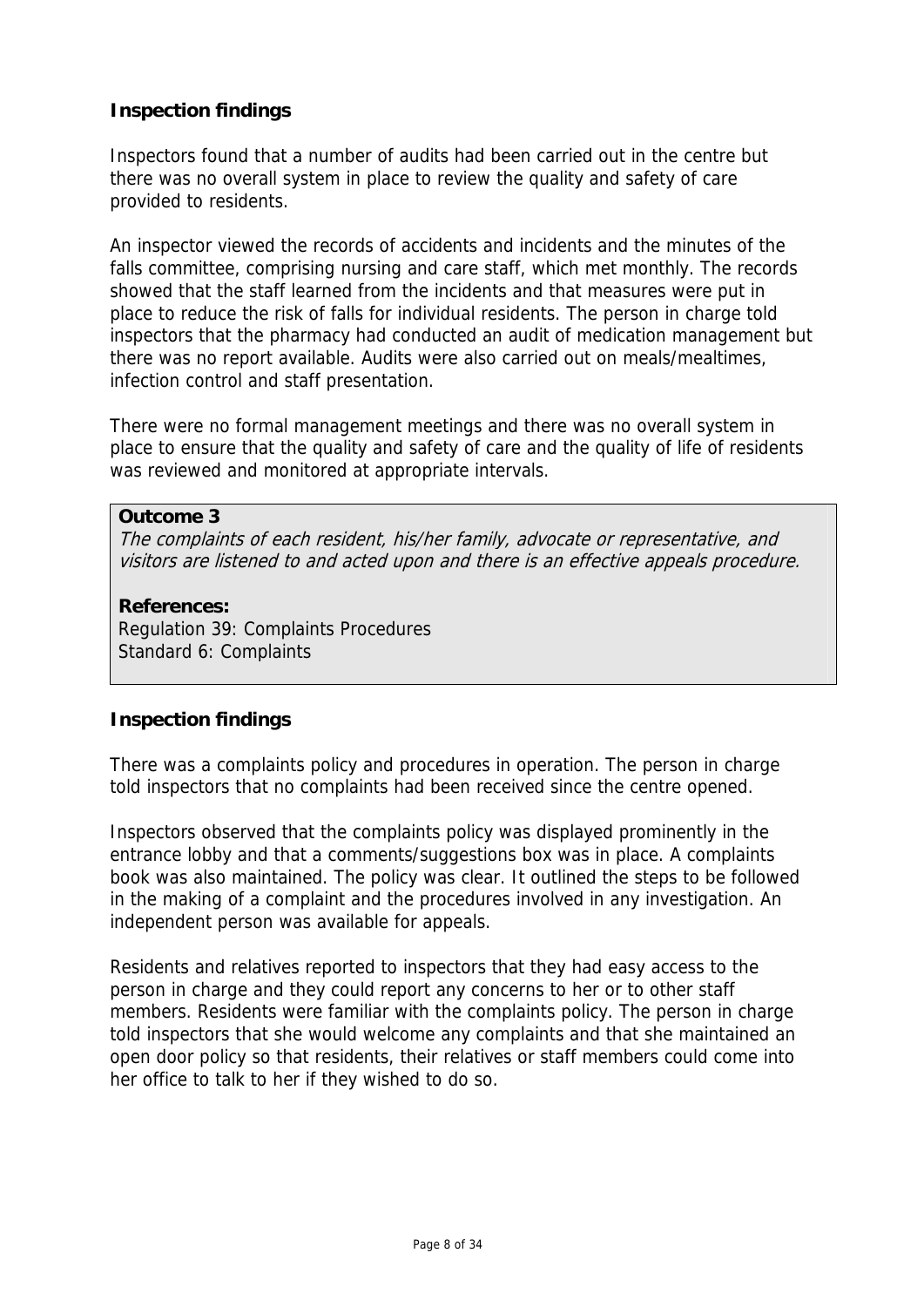# **2. Safeguarding and safety**

### **Outcome 4**

Measures to protect residents being harmed or suffering abuse are in place and appropriate action is taken in response to allegations, disclosures or suspected abuse.

#### **References:**

Regulation 6: General Welfare and Protection Standard 8: Protection Standard 9: The Resident's Finances

### **Inspection findings**

Inspectors found that there were measures in place to protect residents from being harmed or suffering abuse. Residents who spoke with inspectors confirmed that they felt safe in the centre.

An inspector viewed the policy on the elder abuse which was centre-specific. It detailed the various types of abuse and was clear on the steps to be followed by a staff member should they have any concerns in relation to the protection of residents.

One of the clinical nurse managers had attended a Train the Trainers course on elder abuse in 2010 and she told the inspector that she had provided training on this subject to other staff. The training records showed that all staff members had received training on 10 November 2010 during their induction. A number of staff members who were interviewed by an inspector demonstrated their knowledge of the subject. However, two staff members who spoke to the inspectors had not received the training since they took up their posts earlier in the year.

There was a policy and procedures on residents' property and possessions. An inventory was maintained of all residents' property. An inspector observed that small amounts of money were maintained in safekeeping for some residents. Residents were given receipts for any transactions. However, the records were maintained on loose sheets and not in a bound book. Transactions were signed for by two members of staff but not by residents or their representatives.

#### **Outcome 5**

The health and safety of residents, visitors and staff is promoted and protected.

### **References:**

Regulation 30: Health and Safety Regulation 31: Risk Management Procedures Regulation 32: Fire Precautions and Records Standard 26: Health and Safety Standard 29: Management Systems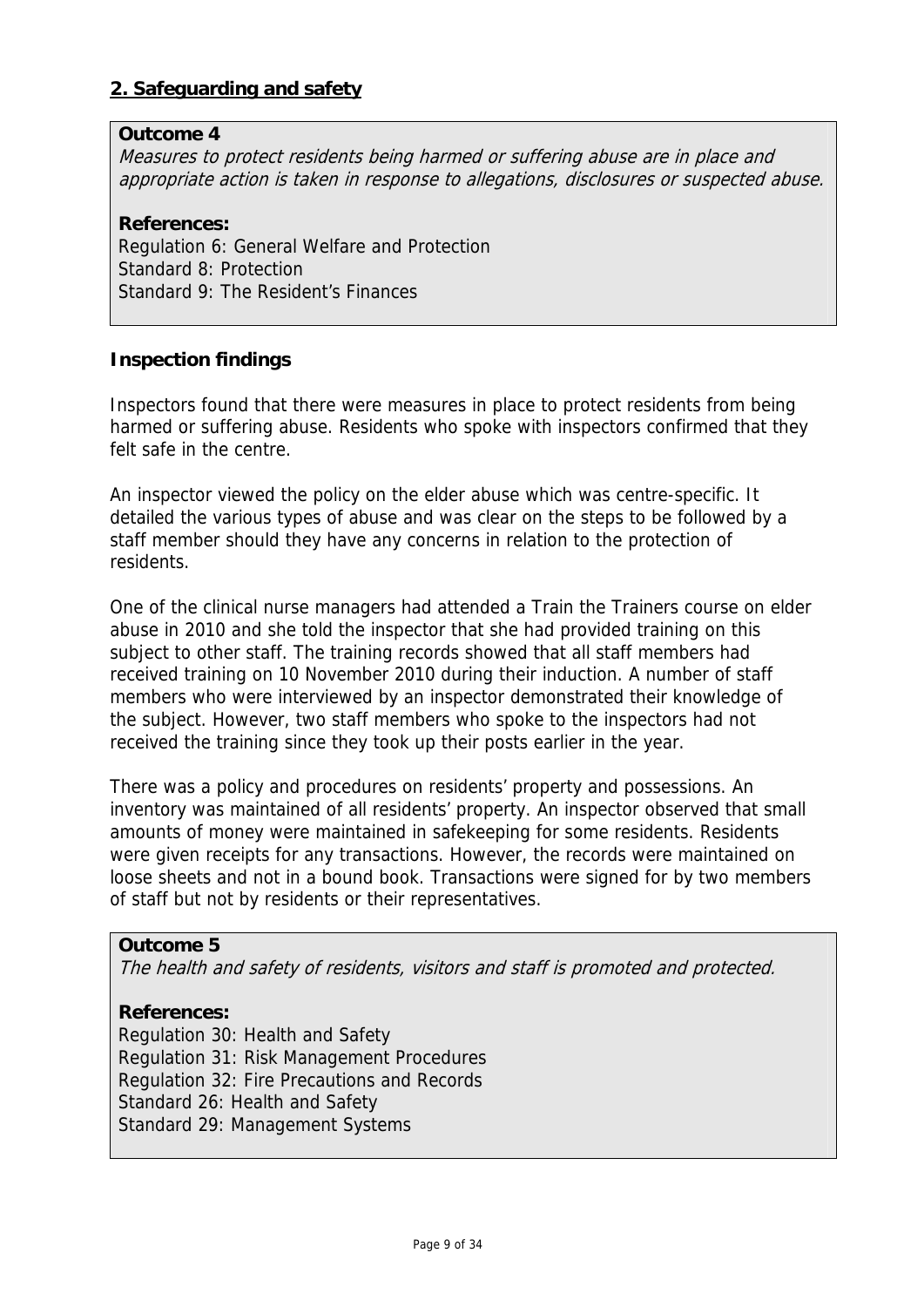# **Inspection findings**

Practices in relation to the health and safety of residents and the management of risk promoted the safety of residents, staff and visitors. However, the risk management policy and procedures needed further development and training records needed to be updated.

There was a health and safety statement in place and there was an associated risk register which was centre-specific. There was an emergency plan in place which met the requirements of the regulations. There was a procedure in place for the safe evacuation of residents and notices regarding evacuation procedures were displayed at appropriate places throughout the centre.

There was also a risk management policy. However, it did not include the precautions in place to control the specific risks outlined in the regulations and the arrangements for identifying, recording, investigating and learning from serious incidents involving residents was not outlined.

An inspector viewed fire safety documentation, including records of fire drills and maintenance of fire safety equipment and the fire alarm. Fire-fighting equipment was located throughout the premises and was last serviced in September 2011. Notices in prominent places outlined detailed procedures to be followed in the case of fire and/or evacuation. Fire doors within the building had magnetic holders. Fire exits were designed to unlock in the event of a fire. A fire panel was located close to the reception and a certificate from a fire alarm company stated that the fire alarm system met standard IS:3218. The records showed that the fire alarm had its quarterly inspection on 12 August 2011. The fire register showed that a fire drill was held monthly. The last fire drill took place on 30 September 2011 and was attended by 12 staff. Daily checks on the escape routes and the keypad doors were also maintained. Adequate means of escape were provided and all fire exits observed during inspection were unobstructed. However, two staff who were interviewed by an inspector had not received fire training since they took up their posts.

Measures were in place to facilitate the mobility of residents and to prevent accidents. These included the provision of handrails in circulation areas, grab-rails in assisted toilets, non-slip flooring and a secure garden. The corridors were sufficiently wide to enable residents in wheelchairs or walking frames to move easily around the premises. Inspectors observed many residents moving independently around the corridors, some using their individual mobility aids. However, the inspectors observed that there were two hoists left on the corridor while their batteries were being charged. This could constitute a trip hazard for residents.

There was a policy and procedures in place on infection prevention and control. Staff who were interviewed told inspectors that they had received training on infection control and demonstrated knowledge of the correct procedures to be followed. However, the policy was not based on the most up to date guidelines available. Hand gel dispensers were located throughout the premises and supplies of personal protective equipment were evident. A staff member told an inspector that the person in charge undertakes regular spot checks on the hand hygiene practices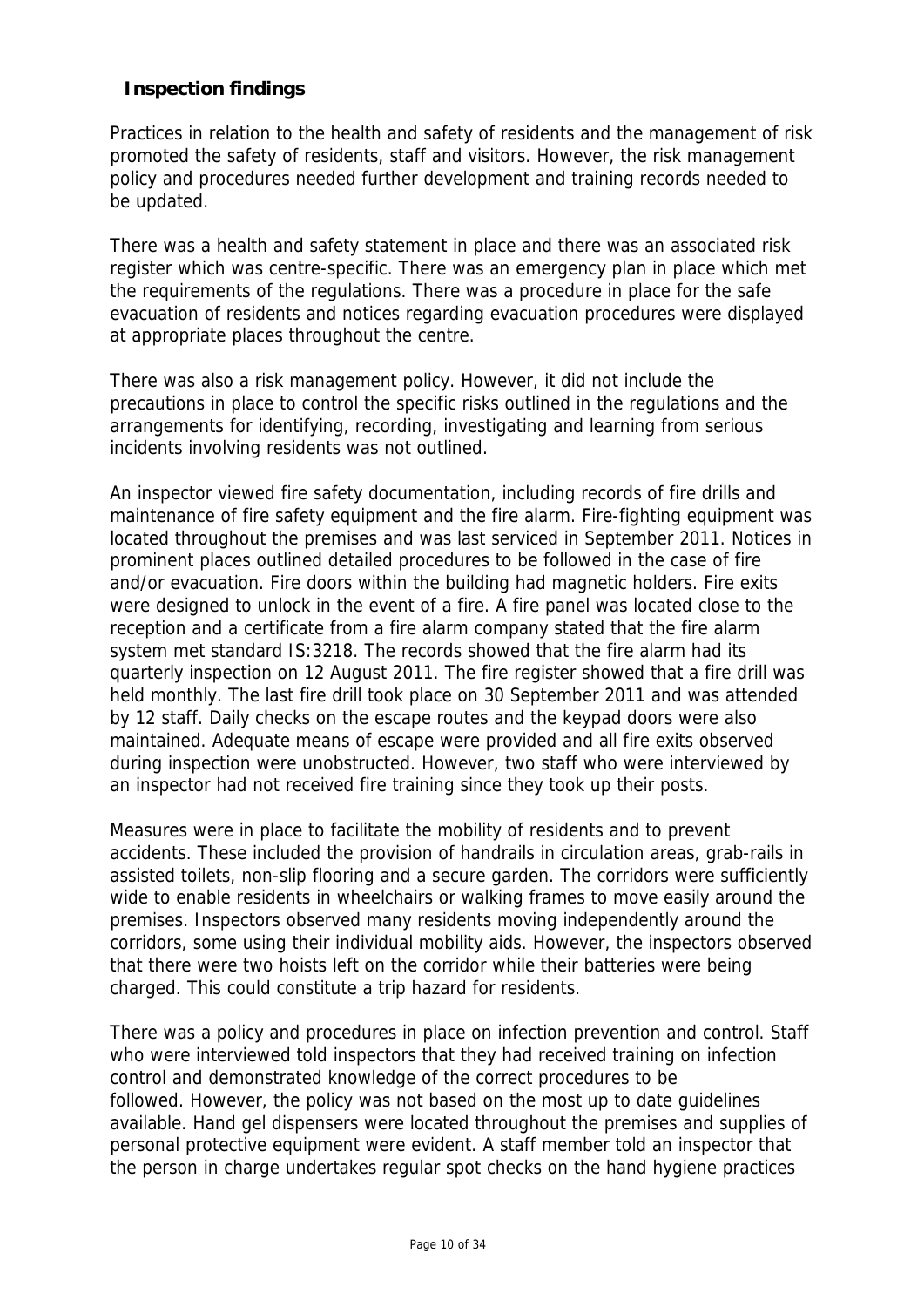of staff. Cleaning materials were colour-coded and the cleaning trolleys had lockable covers. Hand gels and dispensers for gloves and aprons were located throughout the premises. Colour-coded bins were available for clinical waste and there was a large, locked colour-coded bin in the service yard. A contract was in place for this material to be collected by a licensed operator.

The kitchen was clean and well organised. There was a food safety management system in place and there was no evidence of significant non-compliance with the requirements of food safety authorities.

The environment was observed to be bright and clean. A number of relatives who spoke to inspectors commented on the cleanliness of the centre. The outside of the premises was well maintained.

### **Outcome 6**

Each resident is protected by the designated centres' policies and procedures for medication management.

#### **References:**

Regulation 33: Ordering, Prescribing, Storing and Administration of Medicines Standard 14: Medication Management

### **Inspection findings**

Inspectors found that processes were in place for the safe administration and regular review of medication and nursing staff demonstrated an understanding of appropriate medication management. However, the management of controlled drugs needed to be reviewed.

A detailed and comprehensive policy on medication management was in place. The policy was centre-specific and it was signed and dated by the person in charge. An inspector spoke to one of the nursing staff who demonstrated knowledge of the policy and explained how it was implemented.

Medications were delivered to the centre once a month and the medication was contained in individual pouches for each resident. Labels on the pouches contained the residents' details, the dates and times of administration, a list of the medication contained in the pouch and a description of each tablet. When changes were made to medication, the pouches for that resident were returned to the pharmacy and a new supply was delivered to replace them. Medication for individual residents was reviewed every three months by the general practitioner (GP), the pharmacist and a staff nurse. An inspector viewed the results of a medication management audit which was comprehensive. Prescriptions and discontinuations of medication were signed and dated by the GPs. The policy stated that transcriptions should only take place when necessary and that they should be signed by two nurses. The use of PRN (as required) medication was described in the policy. PRN medications were kept separately from regular medications. When medications needed to be crushed for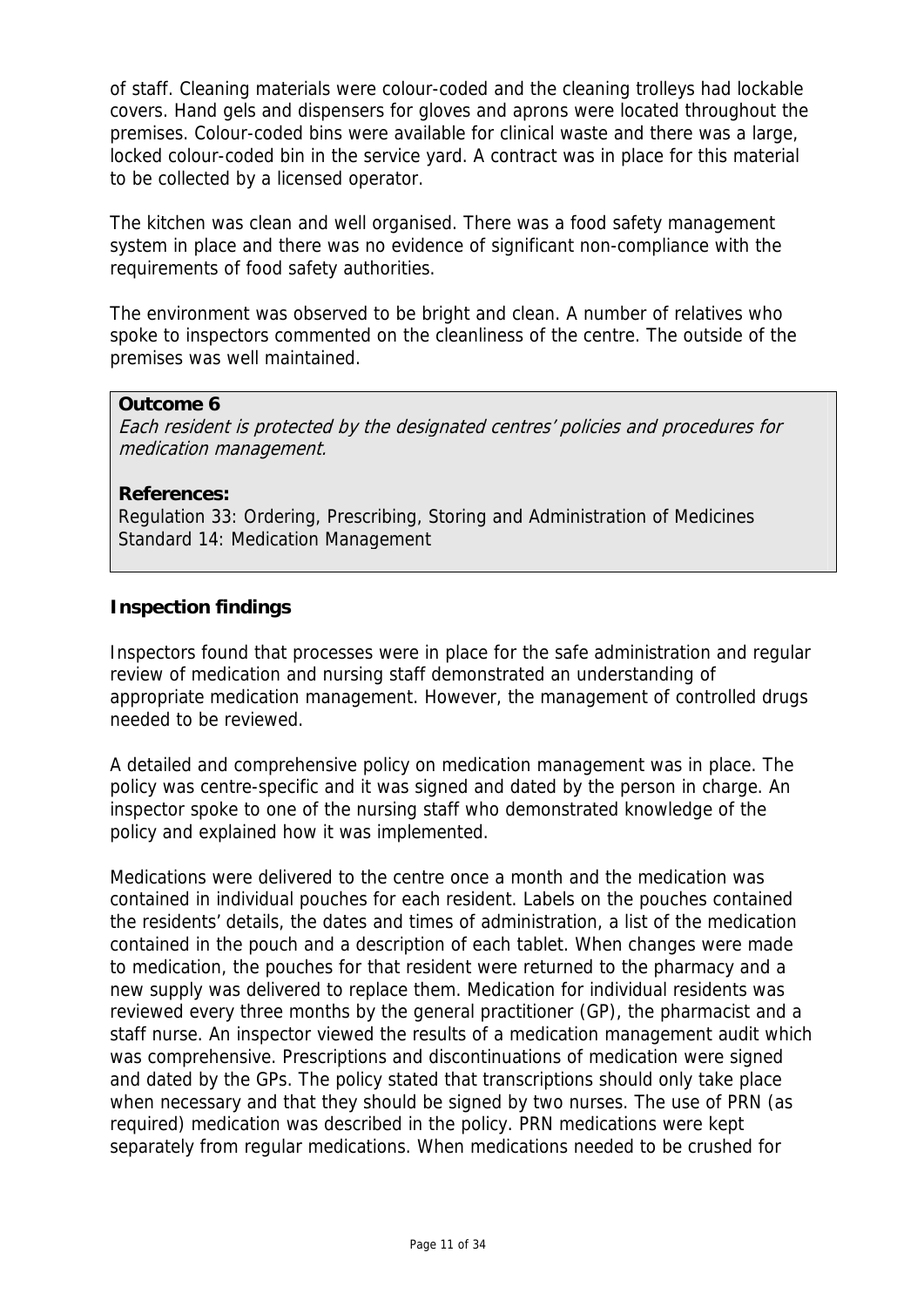individual residents, the written consent of the resident's next of kin was sought and the GP signed and dated the order.

Appropriate arrangements were in place for the storage of controlled drugs. The stock levels were checked twice a day by two nurses. Returns of controlled drugs were recorded and they were signed for by a nurse and a pharmacist. However, two keys of the controlled drugs cupboard were in use in contravention of the professional guidelines.

An inspector observed a nurse as she administered medication, which was done in accordance with professional guidelines. Medications were stored in the drugs trolleys, which were locked and secured in the nurses' office when not in use. A fridge was used for medications only and records of the temperature were maintained.

# **3. Health and social care needs**

### **Outcome 7**

Each resident's wellbeing and welfare is maintained by a high standard of evidencebased nursing care and appropriate medical and allied healthcare. Each resident has opportunities to participate in meaningful activities, appropriate to his or her interests and preferences. The arrangements to meet each resident's assessed needs are set out in an individual care plan, that reflect his/her needs, interests and capacities, are drawn up with the involvement of the resident and reflect his/her changing needs and circumstances.

### **References:**

Regulation 6: General Welfare and Protection Regulation 8: Assessment and Care Plan Regulation 9: Health Care Regulation 29: Temporary Absence and Discharge of Residents Standard 3: Consent Standard 10: Assessment Standard 11: The Resident's Care Plan Standard 12: Health Promotion Standard 13: Healthcare Standard 15: Medication Monitoring and Review Standard 17: Autonomy and Independence Standard 21: Responding to Behaviour that is Challenging

### **Inspection findings**

Inspectors found that an adequate standard of evidence-based nursing care and appropriate medical care was provided to residents. Residents also had good access to a range of health and social care professionals. There was ample opportunity for residents to participate in meaningful activities. However, the care plans needed further development to ensure that they were person-centred. Links with the community needed to be developed.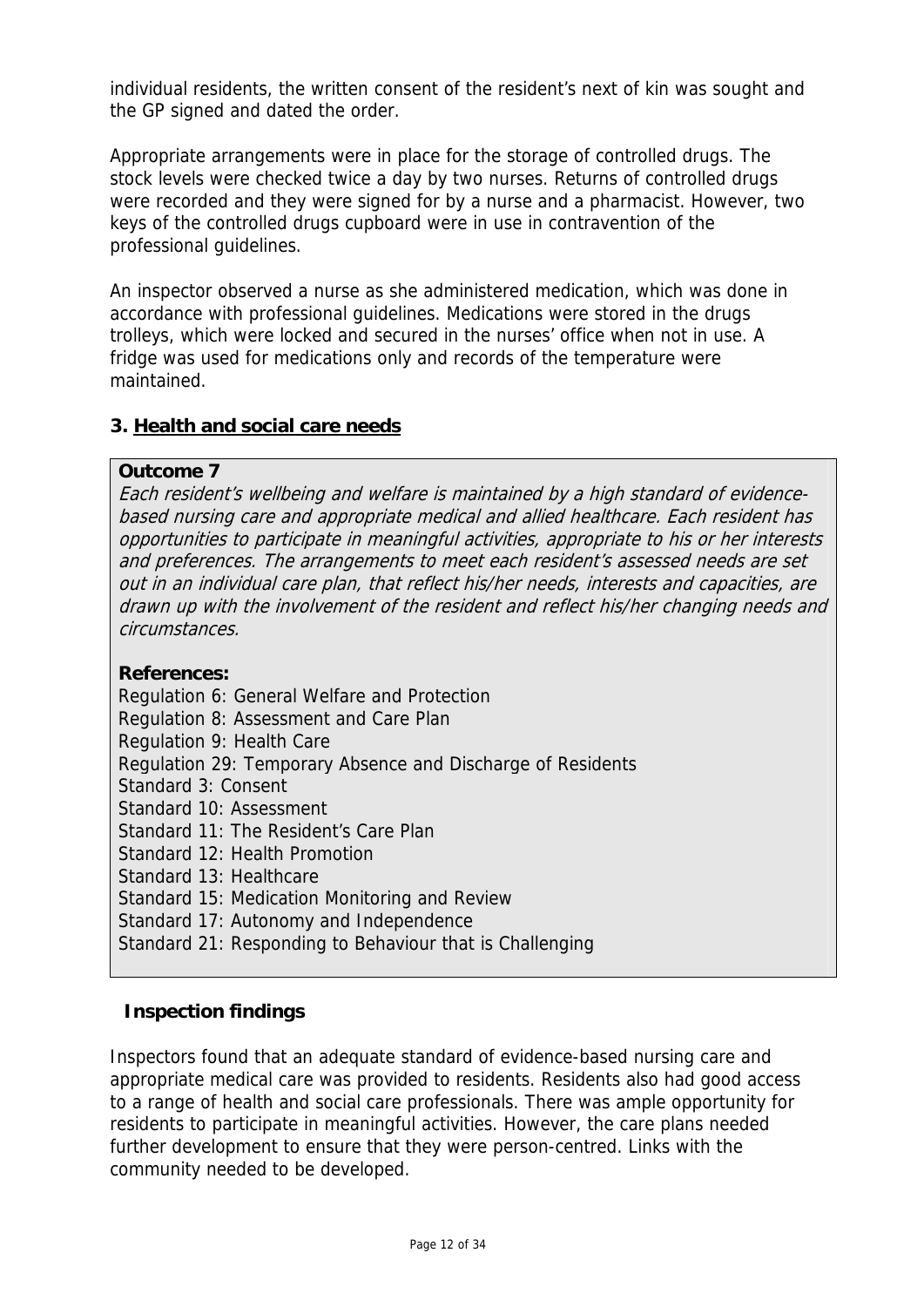The admission policy stated that that the key senior manager carried out preadmission assessments on prospective residents in hospital or in their own homes and the person in charge told inspectors that these assessments were carried out. However, copies of these assessments were not maintained in the residents' files.

The centre had sufficient GP cover and an out-of-hours service was also provided. GPs from four practices in the area visited residents. Residents were given the option of retaining their own GP. Where this was not possible, the person in charge assisted them to transfer to a local GP. An inspector viewed the care plans of four residents in detail. Each resident had been reviewed by their GP within the previous three months.

An inspector found that recognised assessment tools were used to promote health and address health issues. These included the Barthel Index, the Waterlow Scale, MUST (Malnutrition Universal Screening Tool), mini mental state assessment and falls risk assessment. Weight was measured every month. Care plans were reviewed at least every three months. Nursing progress notes were written twice daily on each resident and care staff recorded any interventions they made regarding the hygiene of residents. However, an inspector viewed a falls risk assessment on one resident which was not signed or dated by the staff member carrying out the assessment. There was a policy on behaviour that challenges. However, the file of one resident whose behaviour was challenging did not have a care plan which addressed this issue. Relatives who spoke to inspectors said that they were aware of the care plans and that nursing staff had kept them informed of any changes in the condition of the residents. However, residents who spoke to inspectors were not aware of their care plans and a number of the care plans viewed by inspectors were not signed by the residents or their representatives.

Residents had access to a range of other health and social care services. Each resident was assessed by a dietician and a physiotherapist following admission and there was evidence of regular input from these professionals. There was also evidence that residents had access to a speech and language therapist, the psychiatry of old age services, the Wexford palliative care team, a chiropodist, an optician, a dentist and hairdresser.

There was little use of restraint. Consent forms were signed for the use of bedrails and residents for whom bedrails were used were monitored every two hours. One of the clinical nurse managers attended a Train the Trainers course on restraint on 30 May 2011 and a new policy on restraint had been implemented.

There were two activities coordinators and inspectors observed that residents had opportunities to participate in a range of meaningful activities such as discussion of news items, exercise to music, knitting, singing, dancing and reminiscence. Games such as bingo and skittles were also played. The inspectors observed that the majority of residents were engaged in activities in the day room. An inspector interviewed one of the activities coordinators who demonstrated a person-centred approach to the provision of the activities programme. She told the inspectors that the programme was varied and depended on the preferences of the residents on any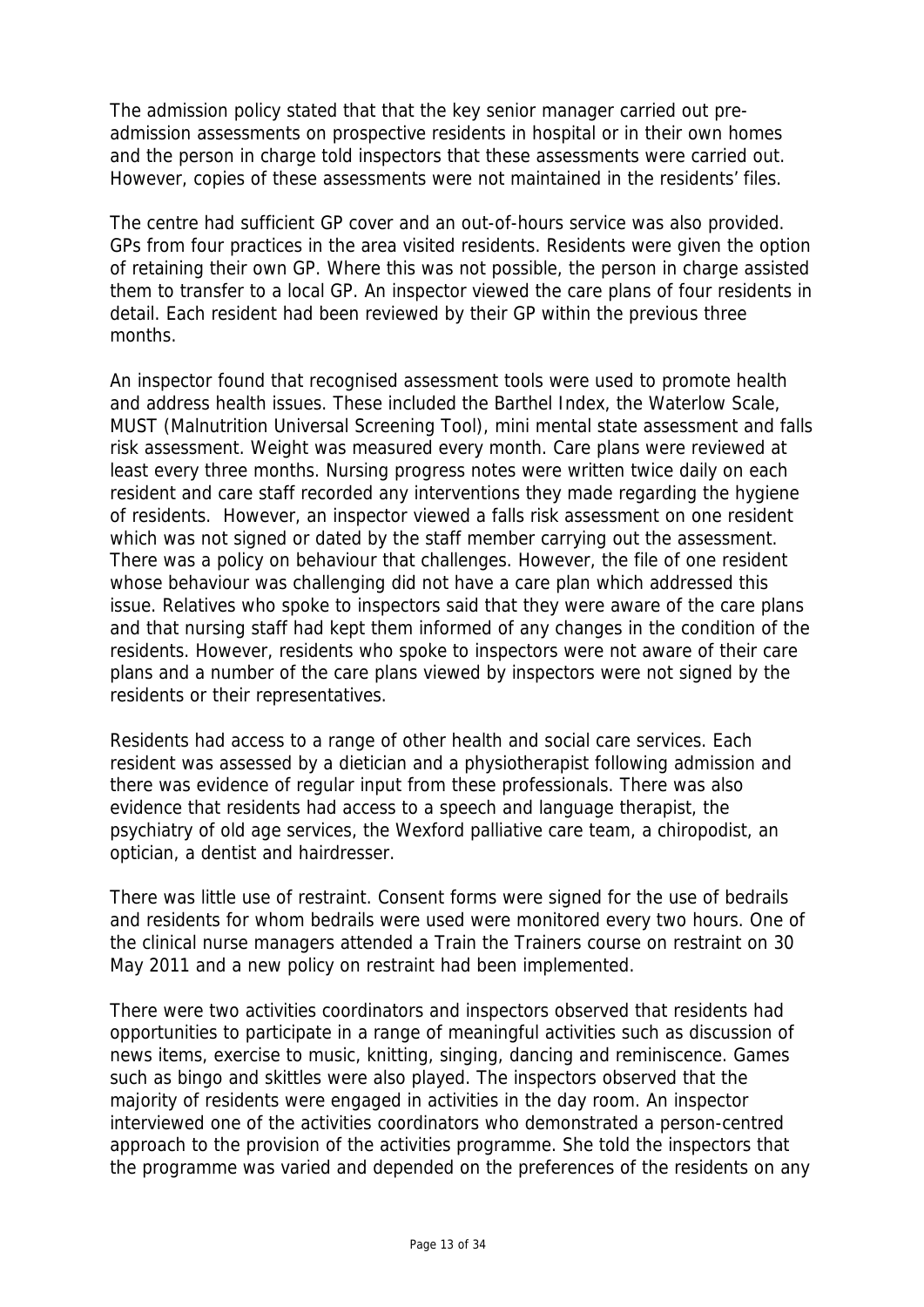particular day. The activities for the day were listed on a whiteboard in the day room. She said that some residents were provided with one to one time and that life story work, hand massage and nail painting were among the activities engaged in. The activities coordinator recorded the involvement of each resident on a daily basis and told the inspector that the records were read by the person in charge. Inspectors spoke to several residents who expressed satisfaction with the activities programme. However, the care plan of one resident, who had a cognitive impairment, recorded that the resident was to be encouraged to participate in activities but no particular activities were mentioned. There was no evidence that the particular interests of that resident had been adequately assessed and that adequate provision had been made for her participation in the activity programme.

Links with the local community had not yet been developed. There were no volunteers working in the centre and residents told inspectors that there were no activities such as music sessions in the evenings. No outings had been organised for residents since the centre opened.

### **Outcome 8**

Each resident receives care at the end of his/her life which meets his/her physical, emotional, social and spiritual needs and respects his/her dignity and autonomy.

### **References:**

Regulation 14: End of Life Care Standard 16: End of Life Care

### **Inspection findings**

At the time of inspection no resident was in receipt of end of life care. There was an end of life policy in place and inspectors found that the reflected a person-centred approach to the provision of end of life care.

The person in charge described to an inspector how the policy is implemented. Following diagnosis, a new care plan is drawn up and this is discussed with the resident concerned and/or their representative. She said that arrangements are made with the palliative care team from the HSE in Wexford to provide appropriate intervention and that the families and relatives of residents are facilitated to visit the resident and remain with them prior to their death. She said that a number of relatives have stayed overnight in the centre with their loved ones.

### **Outcome 9**

Each resident is provided with food and drink at times and in quantities adequate for his/her needs. Food is properly prepared, cooked and served, and is wholesome and nutritious. Assistance is offered to residents in a discrete and sensitive manner.

### **References:**

Regulation 20: Food and Nutrition Standard 19: Meals and Mealtimes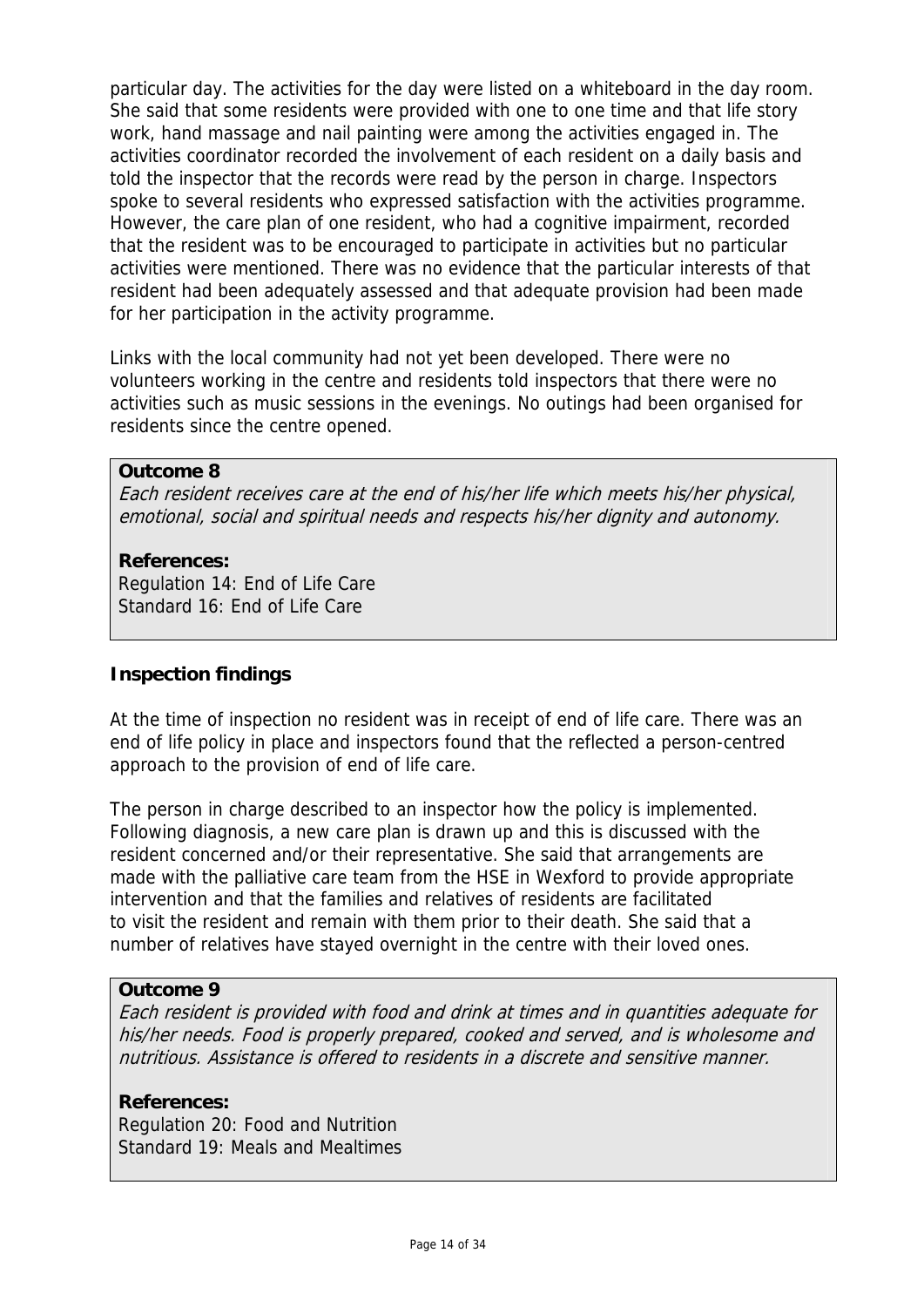# **Inspection findings**

Inspectors found that residents were provided with food and drink at times and in quantities adequate for their needs. The food was nutritious and mealtimes were unhurried social occasions. Residents told inspectors that they enjoyed the food.

An inspector joined residents for lunch, which was a pleasant experience. The dining room was spacious and well decorated. Each table was set for four residents. The food was nutritious and good to taste. It was also well presented. There was a choice of main courses on the day and residents told inspectors that they always have choices available to them. They also said that the food was excellent. Inspectors observed that fresh fruit was available and was offered to residents each day. The atmosphere at mealtimes was relaxed and that there was good social interaction between staff and residents. The menu for the day was also displayed clearly on a white board in the dining room. One of the kitchen assistants told an inspector that she informs residents each morning of the menu for the day.

The chef came into the dining room to check that residents were satisfied with their meal. Residents told an inspector that they have lots of choice regarding food and that if they do not like or cannot eat what is on the menu the chef will prepare something different for them.

The dietary needs of residents were assessed on admission and these are communicated to the chef by the nurse in charge. Inspectors viewed a typed list of the dietary needs of all residents on the wall of the kitchen. A folder was maintained in the kitchen of care plans for residents who had difficulties with swallowing.

Jugs of drinking water and glasses were present in the rooms of residents and a catering assistant told an inspector that she was responsible for bringing water to the bedrooms twice a day. Inspectors observed that residents in the day rooms had glasses of water with them and that they were offered drinks by staff throughout the day. Residents were also offered a choice of drinks and snacks at set times during the day. Visitors were also offered tea or coffee and snacks. Facilities were available for residents to make hot drinks for themselves thereby increasing their independence.

# **4. Respecting and involving residents**

#### **Outcome 10**

Each resident has an agreed written contract which includes details of the services to be provided for that resident and the fees to be charged.

### **References:**

Regulation 28: Contract for the Provision of Services Standard 1: Information Standard 7: Contract/Statement of Terms and Conditions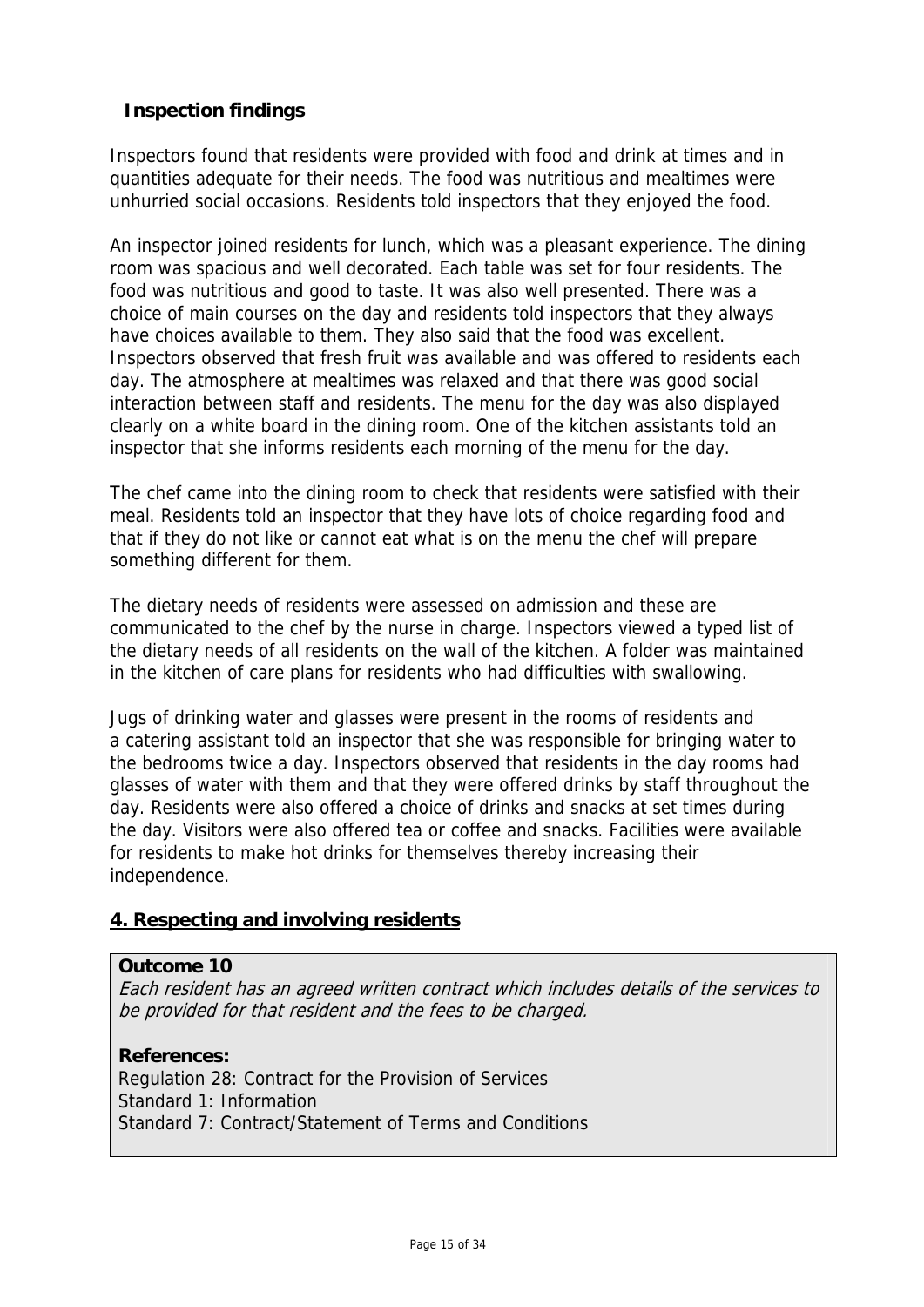# **Inspection findings**

An inspector viewed the contracts for all residents. For the majority of residents there were two documents in place: a signed confirmation that the person had read and understood the agreement and details of who was responsible for paying the fees of the resident. However, the contracts did not provide sufficient detail on the care and welfare of the resident in the centre and the details of the services to be provided. It was not clear what services were covered by the fees and what other charges might apply. Moreover, it was stated in the documentation that the contract should be signed within eight weeks of admission and not within one month as required by the regulations.

### **Outcome 11**

Residents are consulted with and participate in the organisation of the centre. Each resident's privacy and dignity is respected, including receiving visitors in private. He/she is facilitated to communicate and enabled to exercise choice and control over his/her life and to maximise his/her independence.

### **References:**

Regulation 10: Residents' Rights, Dignity and Consultation Regulation 11: Communication Regulation 12: Visits Standard 2: Consultation and Participation Standard 4: Privacy and Dignity Standard 5: Civil, Political, Religious Rights Standard 17: Autonomy and Independence Standard 18: Routines and Expectations Standard 20: Social Contacts

### **Inspection findings**

Inspectors found that residents received dignified and respectful care. There was good communication between staff, residents and relatives. Contact between residents and their relatives and friends was facilitated and encouraged. Residents commented that they were facilitated to exercise choice with regard to their lifestyles. However, a dedicated residents' committee was required.

Residents and visitors told inspectors that they knew the person in charge and that she was very available to them. They felt that communication with her was welcomed and encouraged. Residents said that she often came to them and asked them if everything was okay. Inspectors observed that she was very familiar with each of the residents. Residents who spoke to inspectors said that they had privacy in all aspects of personal care. They also said that staff treated them with great respect. Inspectors observed that staff knocked and waited for permission before entering residents' bedrooms.

Relatives told inspectors that there was very good communication between the person in charge, staff and relatives and that they were kept informed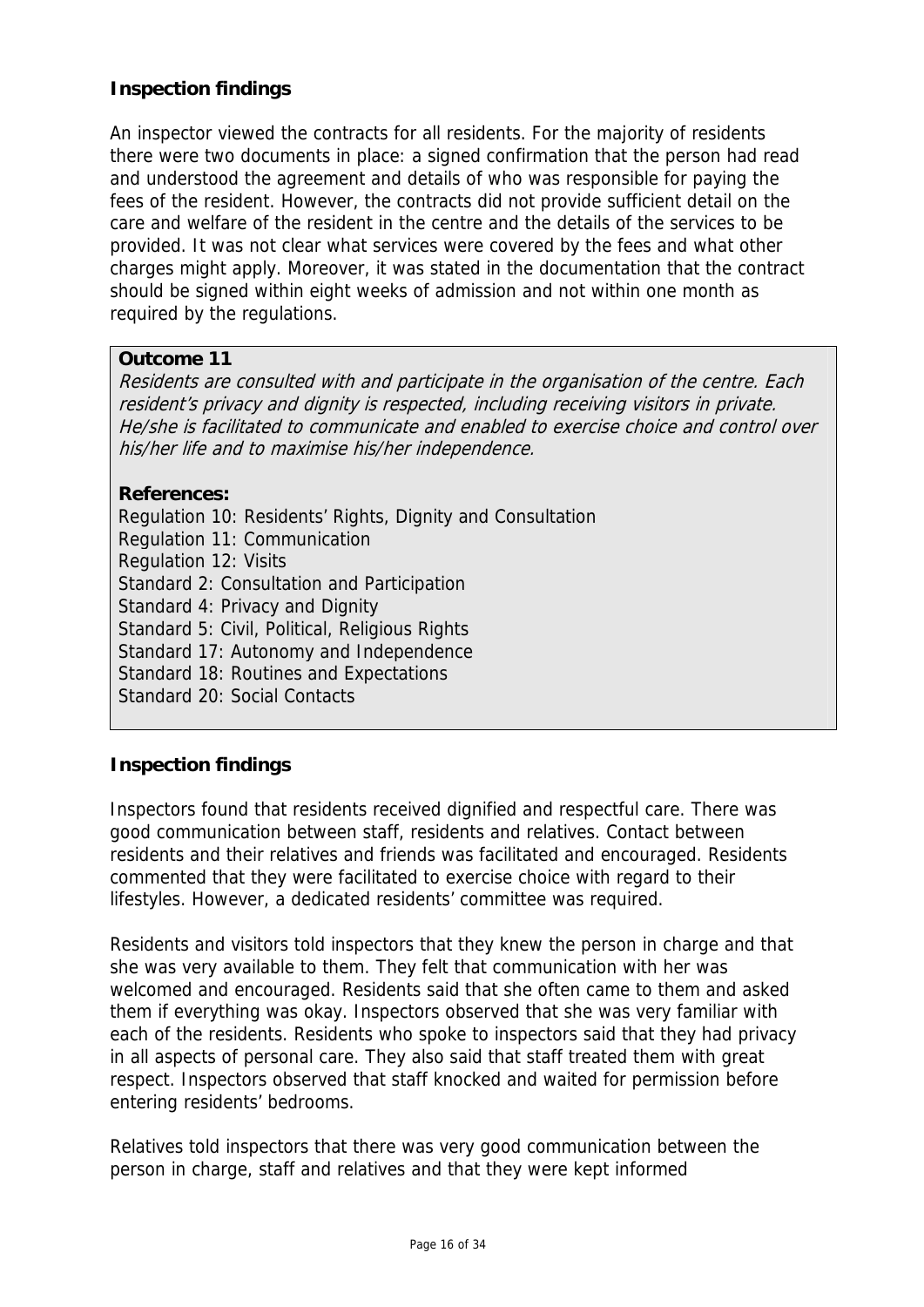regarding the healthcare and general wellbeing of the residents. The person in charge had undertaken a survey of residents' satisfaction in the area of meals and mealtimes. There was a suggestion box in place near the entrance and the person in charge told inspectors that she frequently left her office door open so that residents or visitors could call in to speak to her if they wished.

The residents/family committee met one evening each month and gave feedback on the service provided. No minutes were kept of these meetings. The person in charge told an inspector that a member of the management team met briefly with the committee after each meeting to receive feedback. However, inspectors spoke to a number of residents and none were aware of the residents'/family committee meeting. A dedicated residents' committee was required to ensure that the residents were consulted on an ongoing basis regarding the operation of the service.

Residents told inspectors that they could choose the time to get up and go to bed and that they could choose their own time for breakfast. One resident said that he liked to have his breakfast at 06:00hrs. Inspectors observed that four residents were having breakfast in the dining room at 10:20hrs. Residents also told inspectors that they could decide when they wanted assistance with showering. A number of residents said that they had exercised their right to vote in the general election earlier in the year.

The provider supplied a selection of daily and weekly national newspapers and local weekly newspapers. Inspectors observed that several residents were reading newspapers during the day and that the activities coordinator read the newspapers with a group of residents. Residents had access to televisions and radios. Telephones were available in residents' rooms.

The spiritual needs of residents were addressed. Mass took place each week in the oratory and a Church of Ireland clergyman visited once a month.

Residents and relatives told the inspectors that there were no restrictions on visiting, that visitors were made feel very welcome, and that contact between residents and their families/visitors was facilitated and encouraged. Inspectors observed residents with their visitors throughout the day. Residents could see their visitors in private if they wished either in their bedrooms or in the visitors' room.

#### **Outcome 12**

Adequate space is provided for residents' personal possessions. Residents can appropriately use and store their own clothes. There are arrangements in place for regular laundering of linen and clothing, and the safe return of clothes to residents.

#### **References:**

Regulation 7: Residents' Personal Property and Possessions Regulation 13: Clothing Standard 4: Privacy and Dignity Standard 17: Autonomy and Independence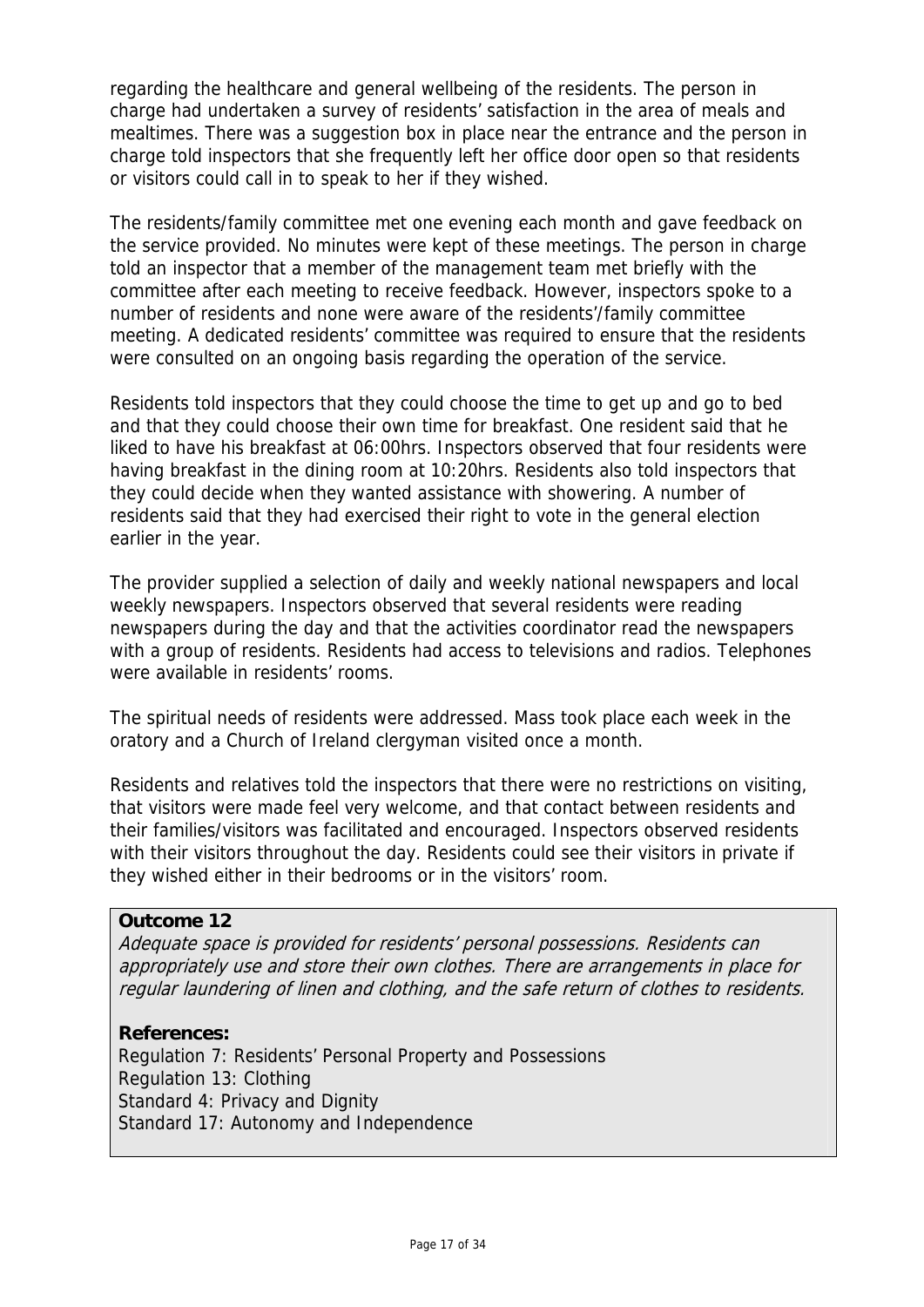# **Inspection findings**

Residents had adequate storage space for their clothes and possessions. Their rooms were personalised and arrangements were in place for the regular laundering of linen and the safe return of clothes to residents.

There was a policy on residents' property and possessions in place. Inspectors viewed a number of bedrooms and found that they were personalised with photographs and personal belongings. Each resident had their own wardrobe and a side table with lockable drawer. A record was maintained of any personal items that residents brought to the centre.

Laundry facilities were provided on the premises and these were adequate. An inspector viewed a sample of the clothing being laundered and each item was marked with the initials of the owner. Residents and relatives who spoke to the inspectors expressed satisfaction with the laundry service.

### **5. Suitable staffing**

### **Outcome 13**

The designated centre is managed by a suitably qualified and experienced nurse with authority, accountability and responsibility for the provision of the service.

#### **References:**

Regulation 15: Person in Charge Standard 27: Operational Management

### **Inspection findings**

The person in charge was full time in her post. She was registered with An Bord Altranais and had been in charge of the centre since it opened in 2010. She had previously been the person in charge of another designated centre for older people. She demonstrated that she had the clinical knowledge to ensure the suitability and safety of care to residents. Inspectors observed that she was familiar with the residents, the staff and all aspects of the service.

She told inspectors that she monitored the quality of the service by talking to residents, relatives and staff and by observing the practice of staff. She undertook the pre-admission assessments and was closely involved in the formulation of care plans. Training records showed that she completed a level 6 training course in gerontology in 2011.

The inspectors found that she was centrally involved in the operation and governance of the centre and that she received adequate support from the nominated provider who also worked fulltime in the centre.

When interviewed by inspectors, the person in charge demonstrated her knowledge and understanding of the legislation and her statutory responsibilities and her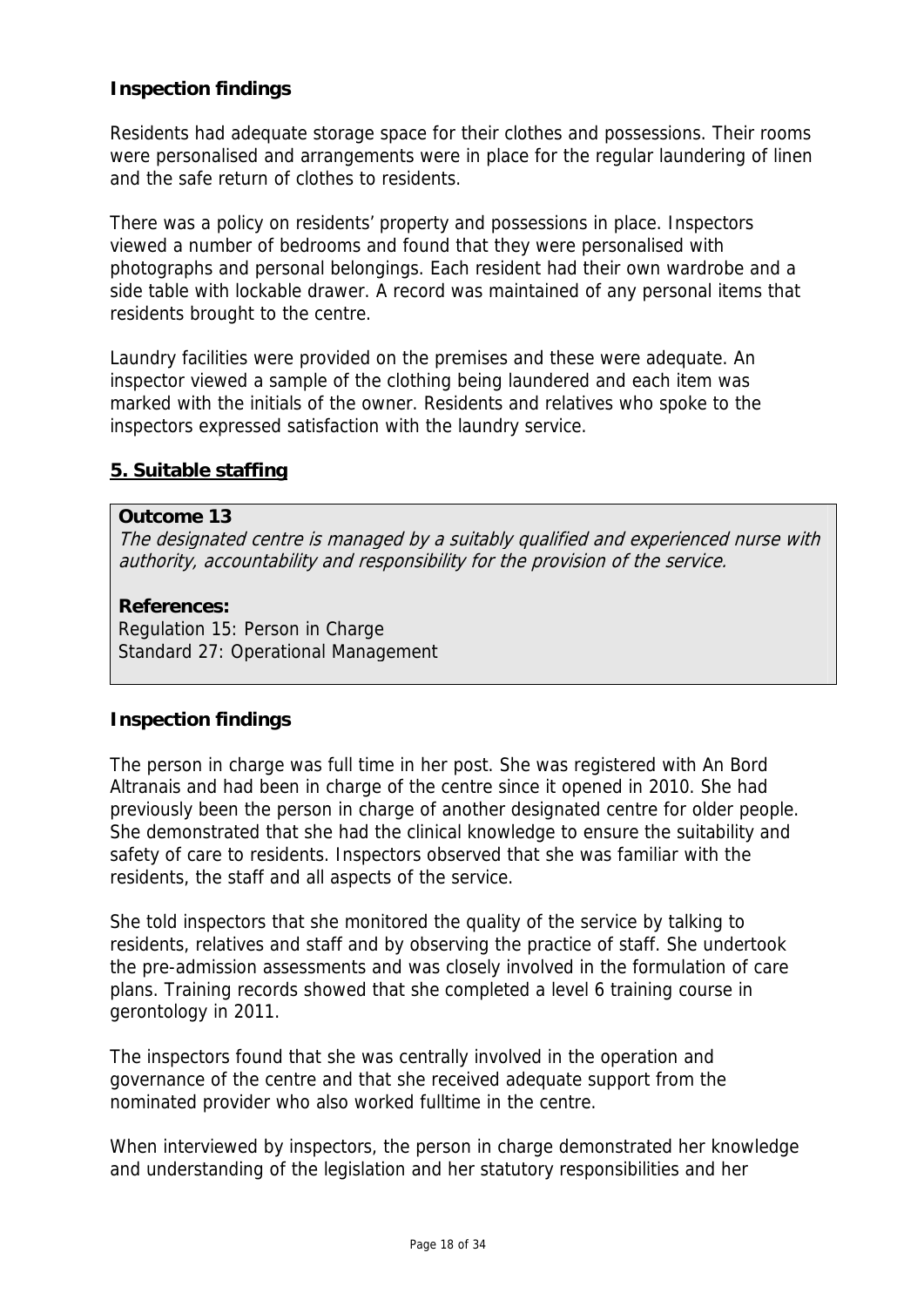commitment to the provision of a person-centred service. She had signed for the implementation of all the policies and procedures and had ensured that notifications were sent to the Chief Inspector as required.

### **Outcome 14**

There are appropriate staff numbers and skill-mix to meet the assessed needs of residents, and to the size and layout of the designated centre. Staff have up-to-date mandatory training and access to education and training to meet the needs of residents. All staff and volunteers are supervised on an appropriate basis, and recruited, selected and vetted in accordance with best recruitment practice.

### **References:**

Regulation 16: Staffing Regulation 17: Training and Staff Development Regulation 18: Recruitment Regulation 34: Volunteers Standard 22: Recruitment Standard 23: Staffing Levels and Qualifications Standard 24: Training and Supervision

### **Inspection findings**

Inspectors found that staffing levels and skills mix of staff were sufficient to meet the needs of residents on the day of inspection. Residents and relatives commented on the kindness and caring attitude of staff. Staff demonstrated their knowledge of the policies and procedures. However, there was insufficient evidence that all staff had received mandatory training.

There was a policy on the recruitment, selection and vetting of staff in place. The person in charge told inspectors that all but one of the care staff had Further Education and Training Awards Council (FETAC) Level 5 qualifications. An inspector observed that the current registration details were maintained for all nursing staff and viewed a sample of five personnel files. These were well organised and each one contained photographic identification, full employment history, documentary evidence of relevant training and qualifications and evidence of Garda Síochána vetting. However, two of the five files did not contain three written references and one of the files did not contain evidence of physical and mental fitness. There were no volunteers working in the centre.

Inspectors viewed the planned staff rota which showed staff on duty at all times during the day and night and was prepared in advance. A review of the staffing rota indicated that the staffing levels on the day of inspection were according to the usual arrangements.

Inspectors observed appropriate interactions between staff and residents. There was a staff presence throughout the day in communal areas and inspectors observed staff chatting easily with residents. Residents and relatives told inspectors that staff were very kind and that they could talk to them at any time.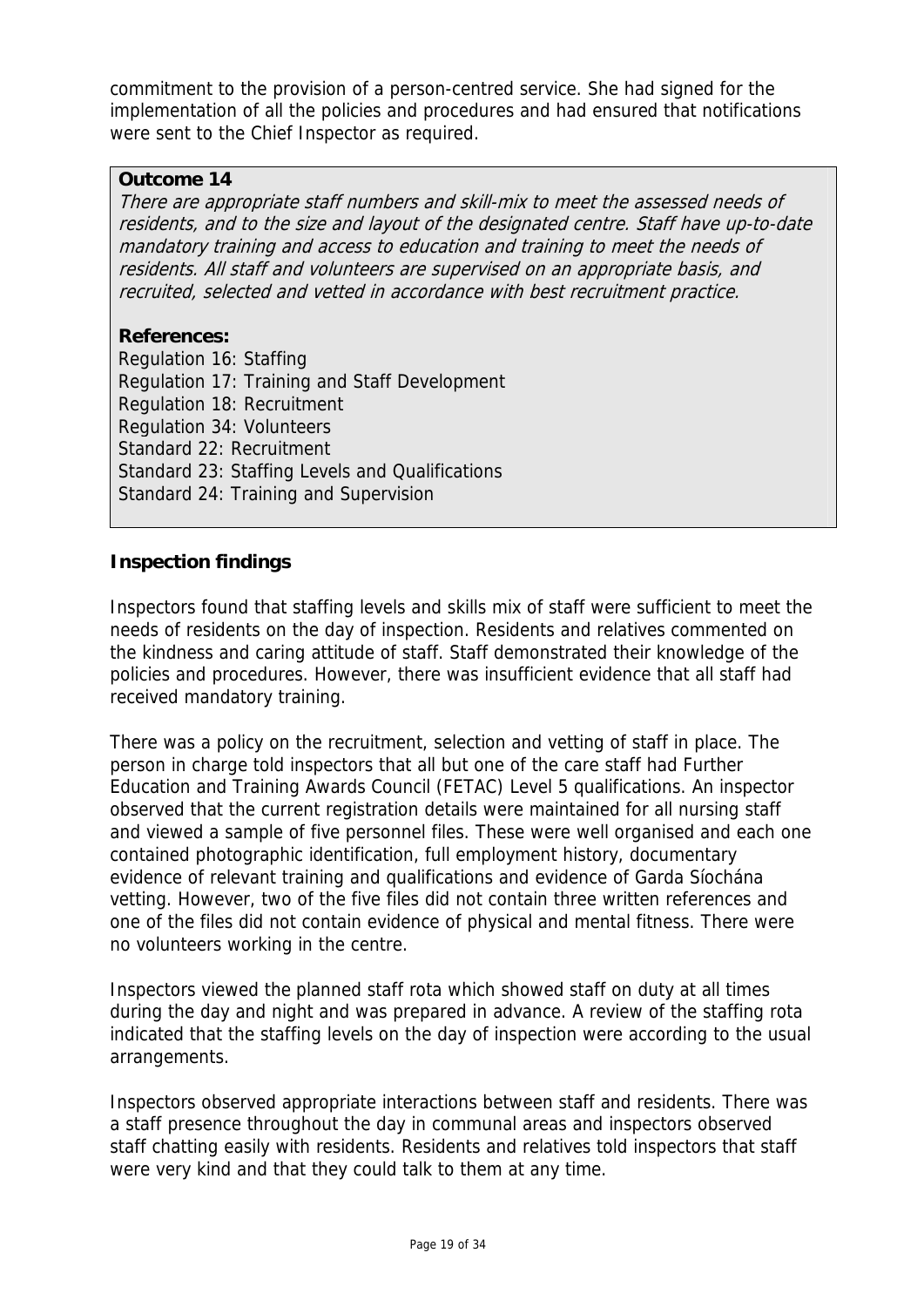Inspectors viewed minutes of staff meetings and saw that issues covered by the legislation and standards were on the agenda. Staff who spoke to inspectors were clear about their roles and responsibilities and to whom they reported.

Staff who were recruited when the centre opened told inspectors that they had received a comprehensive induction and that they received training in elder abuse, fire safety, challenging behaviour and manual handling. There was evidence that training in fire safety and evacuation had been provided by an external company on 15 November 2010 and that training in moving and handling had also been provided by an external company on 8 November 2010. Training in continence promotion and medication management had been provided during 2011 and a senior member of staff attended a Train the Trainer course on restraint in 2011. The person in charge told inspectors that the dietician was scheduled to provide training to staff on the use of the MUST tool on 24 October 2011.

However, an inspector viewed the staff training and education records and there was no overall training matrix in place. There was insufficient evidence that all staff had received mandatory training in fire safety and moving and handling. Two staff who were recruited in 2011 told inspectors that they had not yet received training in elder abuse, moving and handling and fire safety.

Handover reports were given at the end of each nursing shift. These were attended by both nursing and care staff. A number of staff told inspectors that they had an appraisal which was carried out by the person in charge.

General staff facilities comprised a staff dining room and male and female changing rooms, which included lockers, toilets and showers.

# **6. Safe and suitable premises**

#### **Outcome 15**

The location, design and layout of the centre is suitable for its stated purpose and meets residents' individual and collective needs in a comfortable and homely way. There is appropriate equipment for use by residents or staff which is maintained in good working order.

#### **References:**

Regulation 19: Premises Standard 25: Physical Environment

### **Inspection findings**

Inspectors found that the design and layout of the centre was suitable for its stated purpose. Both the residential and communal facilities were comfortable and homely.

All the residents' bedrooms were bright and well ventilated. They had en suite facilities with toilet, wash-hand basin and shower. The bedrooms and en suites had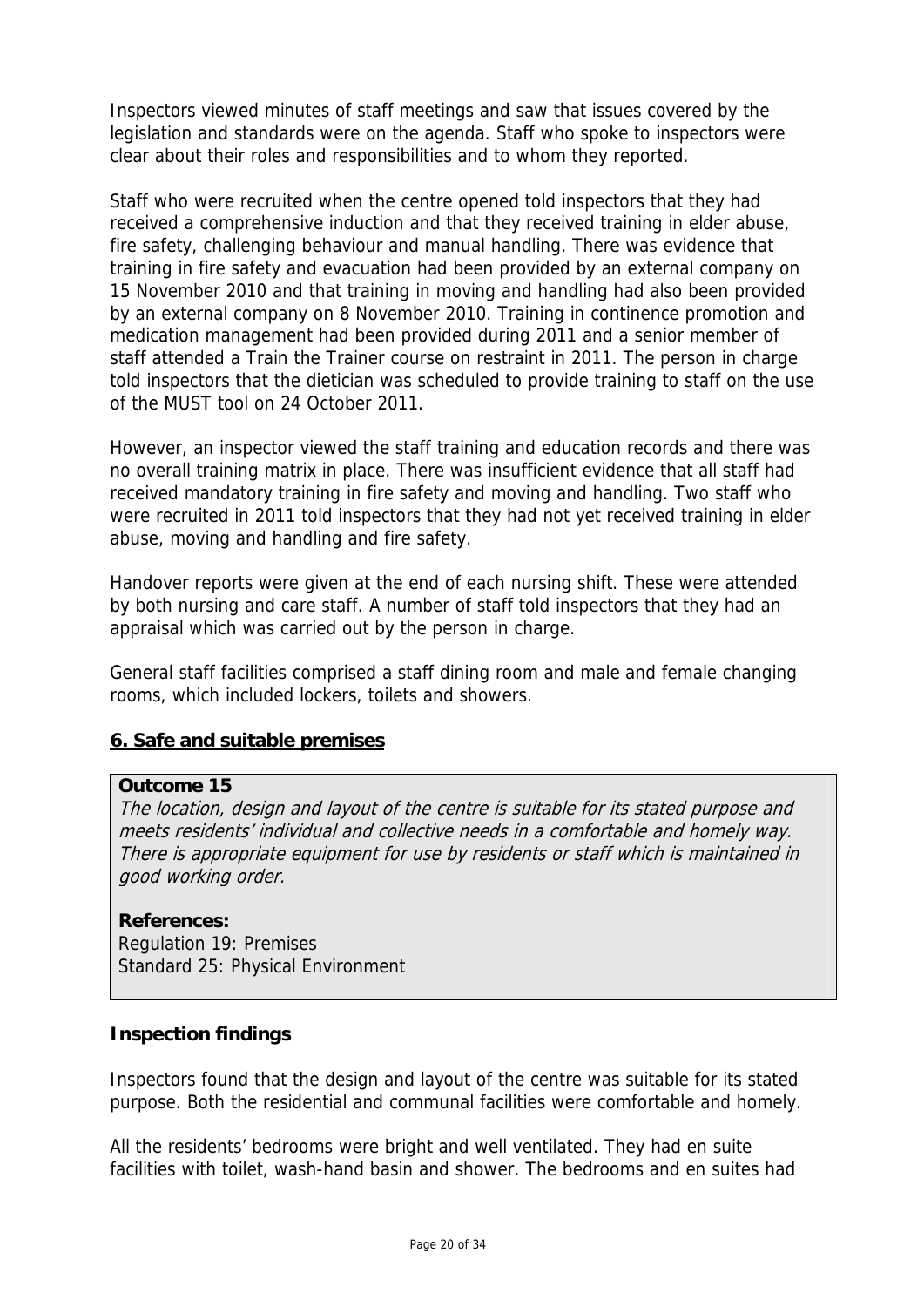separate thermostats to control the temperature. The furniture comprised of electric profiling beds, wardrobes and side tables with lockable drawers. Each resident had easy access to a call bell and a reading light. The windows had restrictors fitted.

The communal space was sufficient to accommodate all residents. The main day room had comfortable seating arranged to ensure that approximately 40 people could sit in small or larger groups if they wished. An adjacent indoor sunroom and a separate area near the reception could accommodate approximately 30 people. There were also a number of alcoves throughout the premises with comfortable seating and coffee tables. There was a quiet room which was available for residents to use or for family visits or celebrations. The oratory had video and soundbroadcasting facilities. The activities room was arranged for approximately 16 people. There was a smoking room with adequate ventilation and an extraction system and also a small private room for visitors.

There were four assisted toilets, three for residents and one for visitors, close to the reception and lounge areas. There was also a toilet adjoining the hairdressing salon and the two bathrooms, which contained assisted baths, and toilet facilities.

The corridors, which were wide and had handrails fitted, were bright and art work hung on the walls throughout the premises. The floors had non-slip covering. Underfloor heating was provided throughout the premises using a geo-thermal system. All hot water taps were fitted with anti-scald valves.

The dining room was spacious and well furnished. The kitchen was large and wellequipped and had adequate storage for frozen, chilled and fresh food. A food safety management system was in place. There were appropriate changing facilities for kitchen staff. The laundry and sluice rooms contained all the appropriate equipment. There were adequate storage facilities for cleaning materials and equipment.

There were two nursing stations, a clinic room, a treatment room and offices for administration and management. Adequate secure storage was in place for files and valuables.

A range of appropriate assistive equipment was in place, including two assisted baths, hoists for lifting, sit/stand hoists, a seated weighing scales and overlay mattresses. There was adequate storage for equipment throughout the premises. Arrangements were in place for the regular servicing of equipment.

There were two enclosed gardens, on of which could be accessed by two doors from the main day room and a door from the dining room. These contained lawns, planted areas, circular walkways and garden furniture.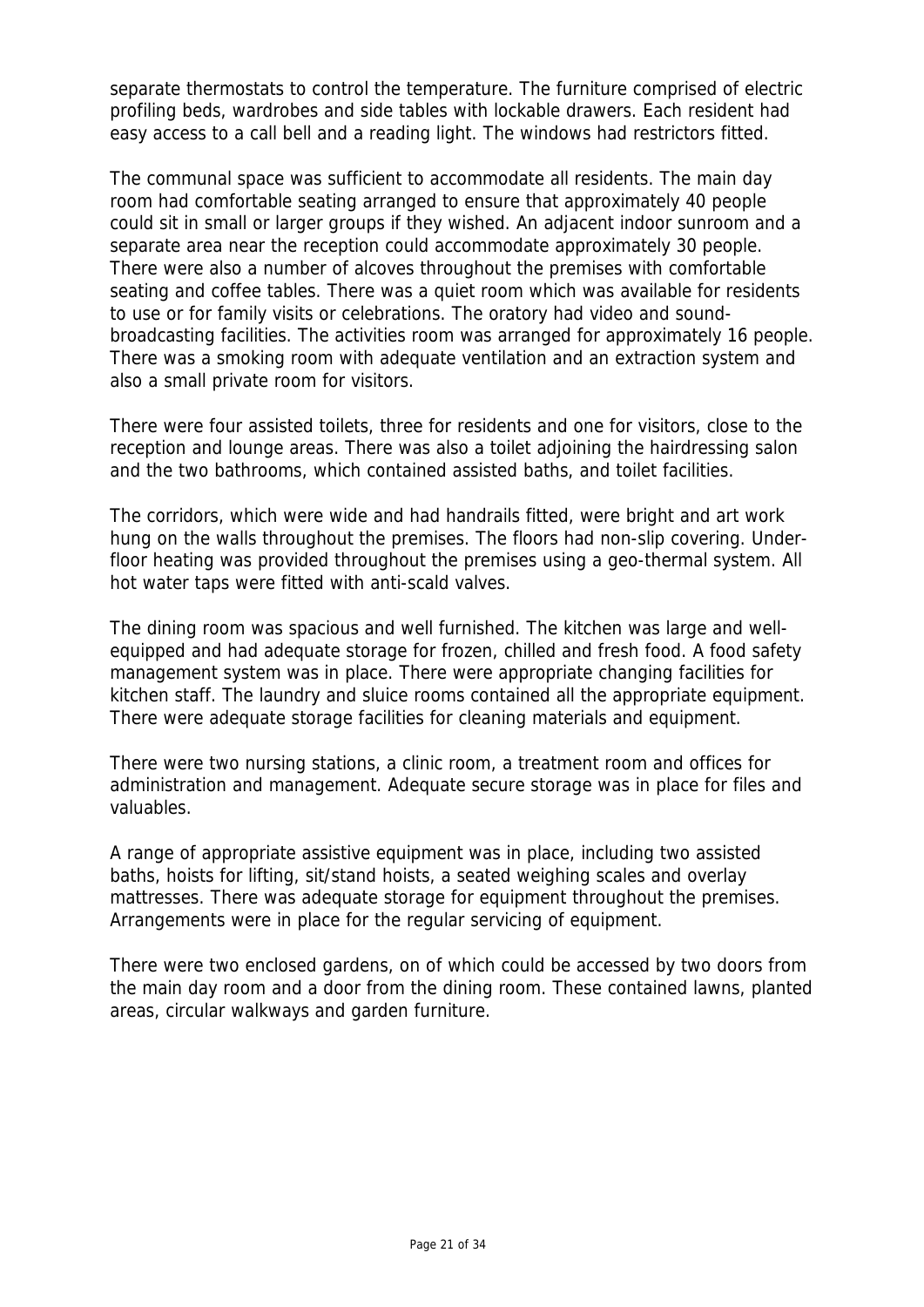# **7. Records and documentation to kept at a designated centre**

### **Outcome 16**

The records listed in Part 6 of the Health Act 2007 (Care and Welfare of Residents in Designated Centres for Older People) Regulations 2009 (as amended) are maintained in a manner so as to ensure completeness, accuracy and ease of retrieval. The designated centre is adequately insured against accidents or injury to residents, staff and visitors. The designated centre has all of the written operational policies as required by Schedule 5 of the Health Act 2007 (Care and Welfare of Residents in Designated Centres for Older People) Regulations 2009 (as amended).

### **References:**

Regulation 21: Provision of Information to Residents Regulation 22: Maintenance of Records Regulation 23: Directory of Residents Regulation 24: Staffing Records Regulation 25: Medical Records Regulation 26: Insurance Cover Regulation 27: Operating Policies and Procedures Standard 1: Information Standard 29: Management Systems Standard 32: Register and Residents' Records

### **Inspection findings**

\* Where "Improvements required" is indicated, full details of actions required are in the Action Plan at the end of the report.

### **Resident's guide**

Substantial compliance  $\Box$ 

The Resident's Guide did not include a copy of the most recent inspection report or the telephone number of the Chief Inspector.

#### **Records in relation to residents (Schedule 3)**

Substantial compliance  $\boxtimes$  **Improvements required**<sup>\*</sup>

**General records (Schedule 4)**

Substantial compliance  $\boxtimes$  **Improvements required**<sup>\*</sup>  $\Box$ 

### **Operating policies and procedures (Schedule 5)**

Substantial compliance  $\Box$ 

The policies on risk management and infection control needed to be updated.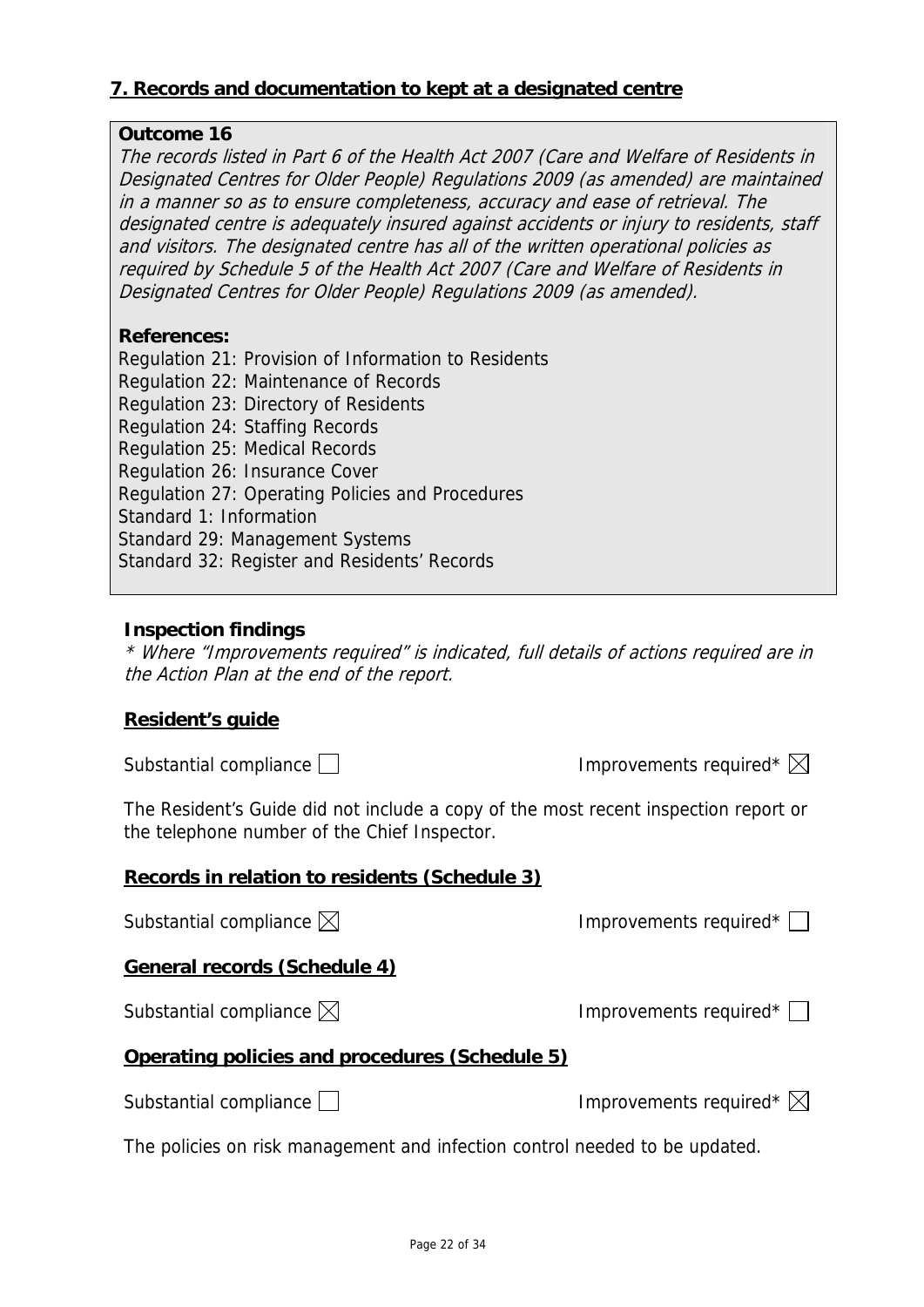### **Directory of residents**

| Substantial compliance $\boxtimes$                                                                                                                    | Improvements required*             |
|-------------------------------------------------------------------------------------------------------------------------------------------------------|------------------------------------|
| <b>Staffing records</b>                                                                                                                               |                                    |
| Substantial compliance                                                                                                                                | Improvements required* $\boxtimes$ |
| Two of the files viewed by the inspector did not contain three written references<br>and one did not contain evidence of physical and mental fitness. |                                    |
| <b>Medical records</b>                                                                                                                                |                                    |
| Substantial compliance $\boxtimes$                                                                                                                    | Improvements required* $\Box$      |
| Insurance cover                                                                                                                                       |                                    |
| Substantial compliance $\boxtimes$                                                                                                                    | Improvements required*             |
|                                                                                                                                                       |                                    |

**Outcome 17** 

A record of all incidents occurring in the designated centre is maintained and, where required, notified to the Chief Inspector.

### **References:**

Regulation 36: Notification of Incidents Standard 29: Management Systems Standard 30: Quality Assurance and Continuous Improvement Standard 32: Register and Residents' Records

### **Inspection findings**

Practice in relation to notifications was satisfactory.

Inspectors viewed the records of all accidents and incidents that had occurred in the designated centre since the previous inspection. All relevant incidents were notified to the Chief Inspector as required.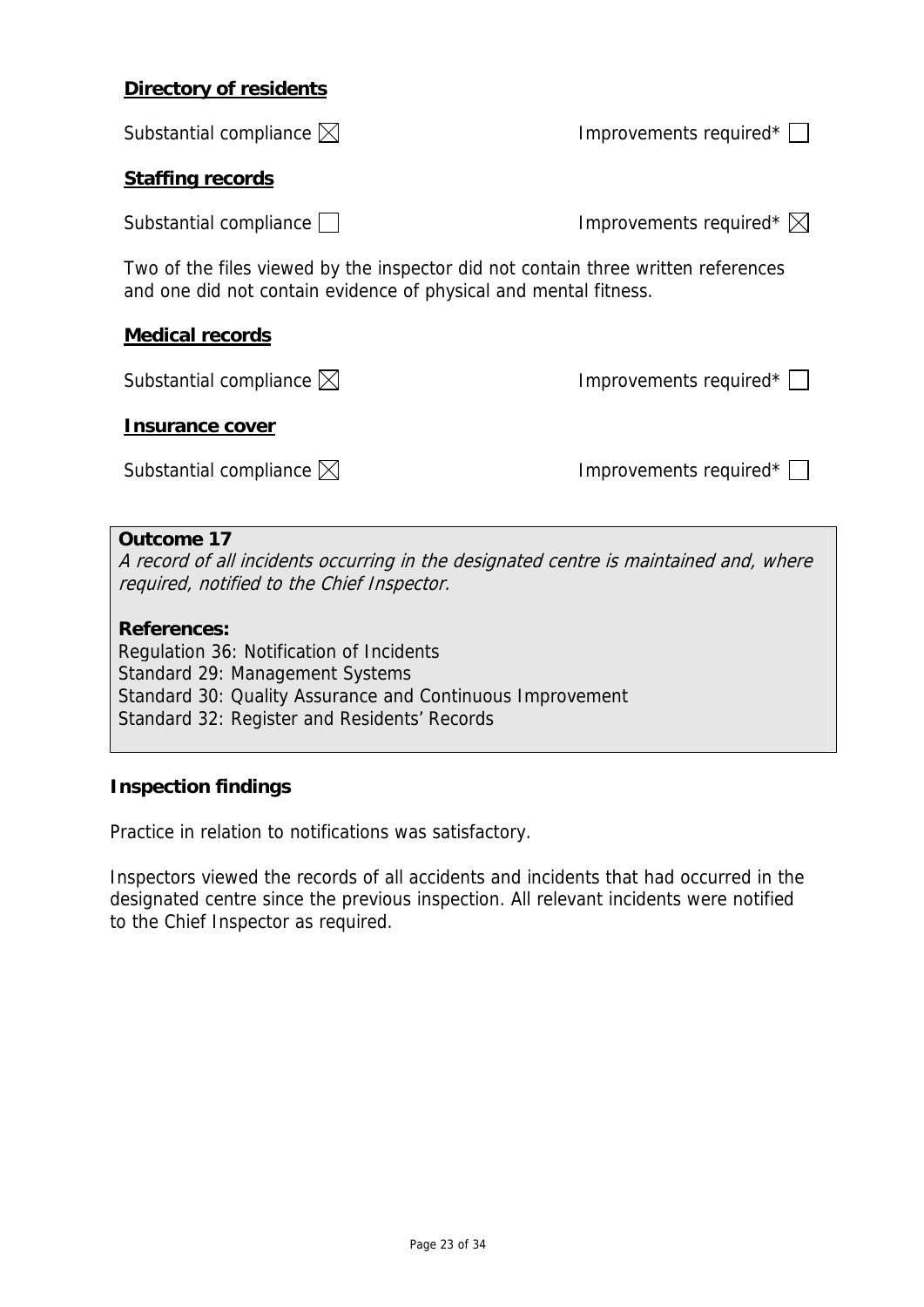### **Outcome 18**

The Chief Inspector is notified of the proposed absence of the person in charge from the designed centre and the arrangements in place for the management of the designated centre during his/her absence.

### **References:**

Regulation 37: Notification of periods when the Person in Charge is absent from a Designated Centre Regulation 38: Notification of the procedures and arrangements for periods when the person in charge is absent from a Designated Centre

Standard 27: Operational Management

### **Inspection findings**

There were appropriate arrangements in place for the key senior manager to deputise for the person in charge in the event of her absence. Inspectors were informed that there have been no absences of the person in charge for such a length that required notification to the Chief Inspector.

### **Closing the visit**

At the close of the inspection visit a feedback meeting was held with the provider and the person in charge to report on the inspectors' findings, which highlighted both good practice and where improvements were needed.

### **Acknowledgements**

The inspectors wish to acknowledge the cooperation and assistance of the residents, relatives, provider and staff during the inspection.

### **Report compiled by:**

Tom Flanagan Inspector of Social Services Social Services Inspectorate Health Information and Quality Authority

11 November 2011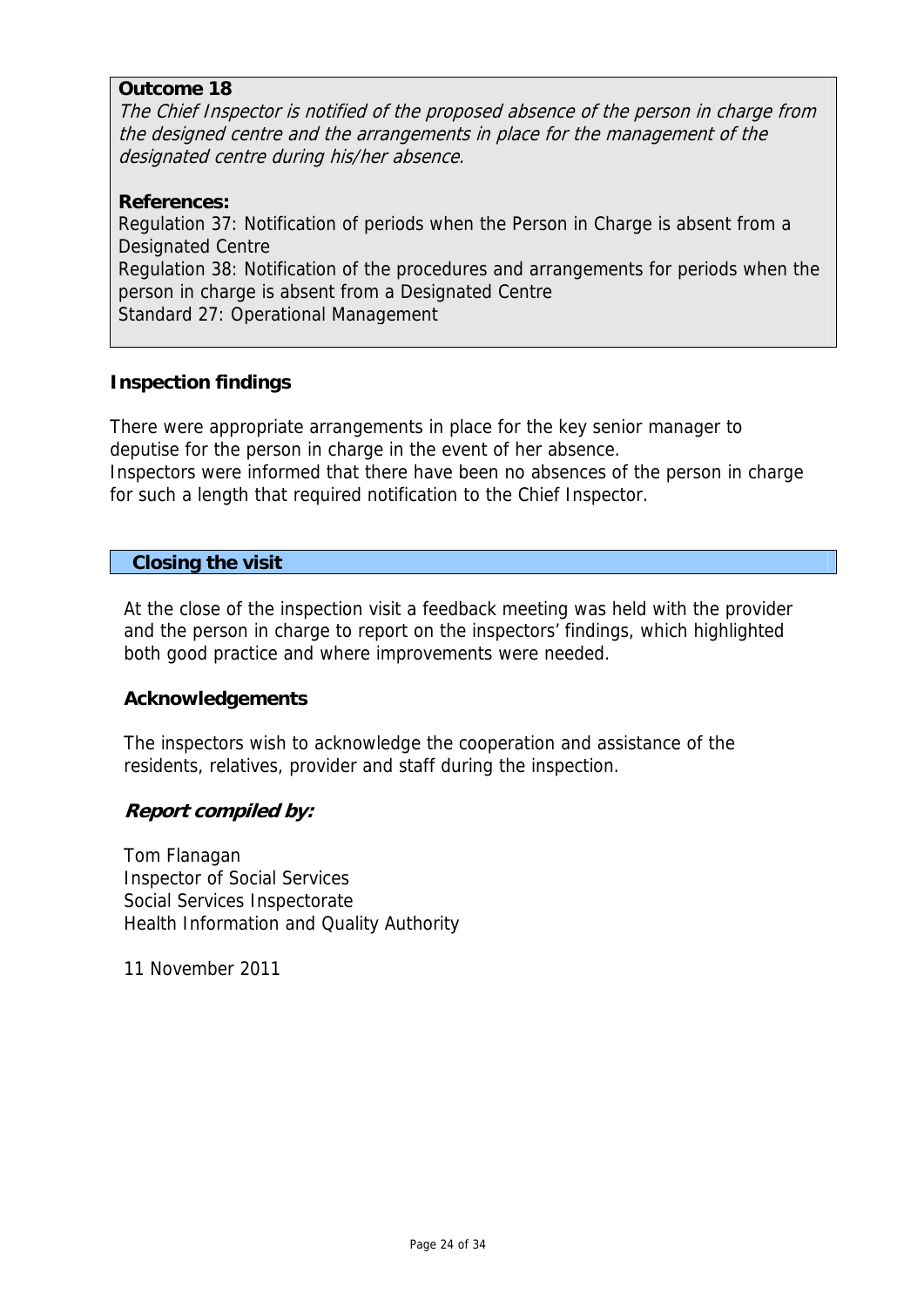# **Health Information and Quality Authority Social Services Inspectorate**



agus Cáilíocht Sláinte

**Action Plan** 

# **Provider's response to inspection report**

| Castle Gardens Nursing Home |
|-----------------------------|
|                             |
|                             |
|                             |
|                             |
| 11 October 2011             |
|                             |
| 30 November 2011            |
|                             |

# **Requirements**

These requirements set out the actions that must be taken to meet the requirements of the Health Act 2007, the Health Act 2007 (Care and Welfare of Residents in Designated Centres for Older People) Regulations 2009 (as amended) and the National Quality Standards for Residential Care settings for Older People in Ireland.

# **Outcome 2: Reviewing and improving the quality and safety of care 1. The provider is failing to comply with a regulatory requirement in the following respect:**

There were no formal management meetings and there was no overall system in place to ensure that the quality and safety of care and the quality of life of residents was reviewed and monitored at appropriate intervals.

# **Action required:**

Establish and maintain a system for reviewing the quality and safety of care provided to, and the quality of life of, residents in the designated centre at appropriate intervals.

### **Reference:**

1

Health Act 2007

 Regulation 35: Review of Quality and Safety of Care and Quality of Life Standard 30: Quality Assurance and Continuous Improvement

<sup>\*</sup> The Authority reserves the right to edit responses received for reasons including: clarity; completeness; and, compliance with legal norms.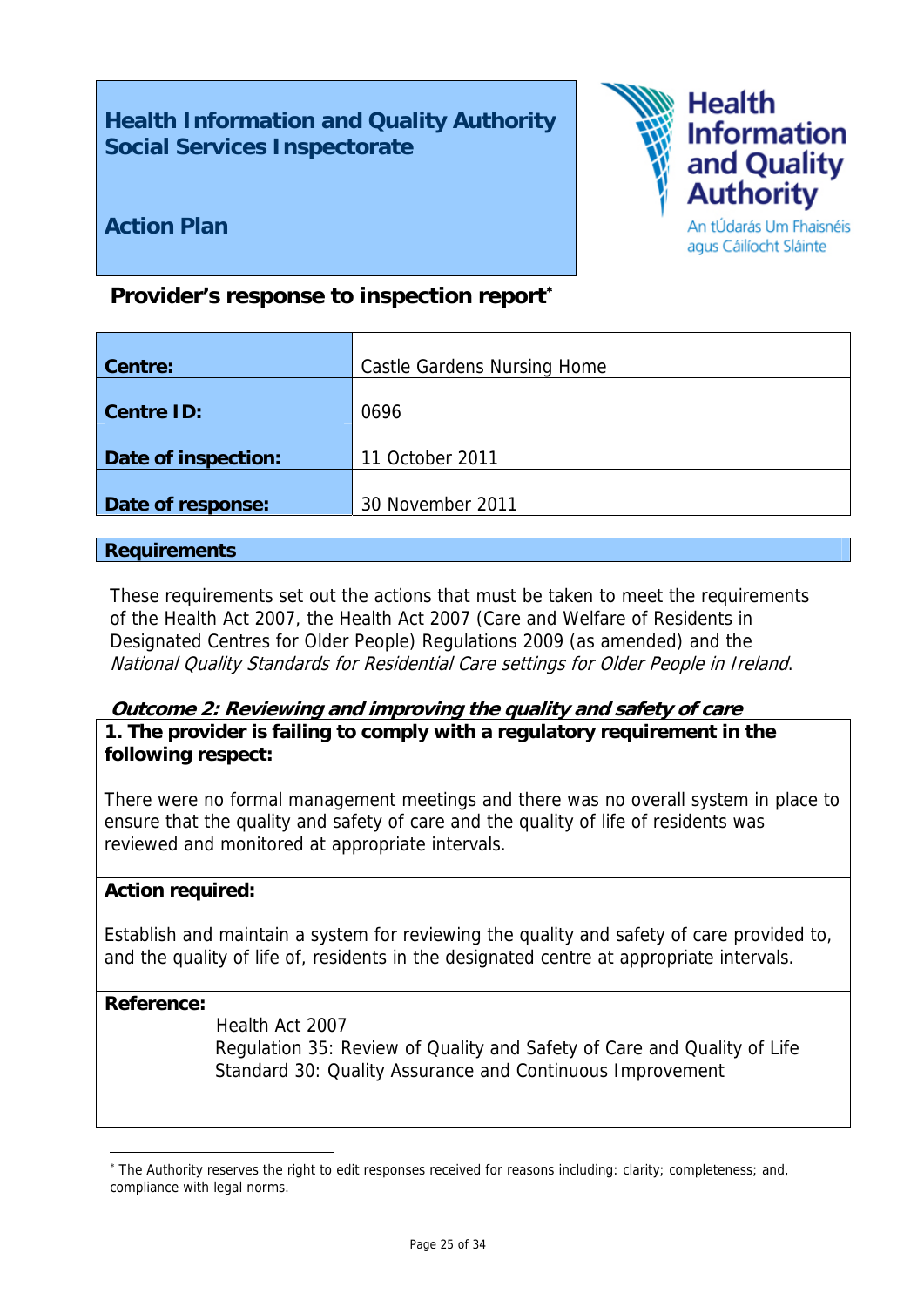| Please state the actions you have taken or are planning to<br>take with timescales:                                                                                                                                                                      | Timescale:                    |
|----------------------------------------------------------------------------------------------------------------------------------------------------------------------------------------------------------------------------------------------------------|-------------------------------|
| Provider's response:<br>A system of formal monthly (or as required) management meetings<br>has been established to review the quality and safety of care and<br>quality of life of residents. Minutes of these meetings are being<br>recorded and filed. | Completed<br>11 November 2011 |

# **Outcome 4: Safeguarding and safety**

# **2. The provider is failing to comply with a regulatory requirement in the following respect:**

A number of staff had not received training on the protection of residents since they commenced work in the centre.

Records of residents' finances were maintained on loose sheets and not retained as part of the residents' records and transactions were signed for by two members of staff but not by residents or their representatives.

### **Action required:**

Make all necessary arrangements, by training staff or by other measures, aimed at preventing residents being harmed or suffering abuse or being placed at risk of harm or abuse.

### **Action required:**

Put in place all reasonable measures to protect each resident from all forms of abuse.

#### **Reference:**

Health Act 2007 Regulation 6: General Welfare and Protection Standard 8: Protection Standard 9: The Resident's Finances

| Please state the actions you have taken or are planning to<br>take with timescales:                                                                                                                        | Timescale:                    |  |
|------------------------------------------------------------------------------------------------------------------------------------------------------------------------------------------------------------|-------------------------------|--|
| Provider's response:                                                                                                                                                                                       |                               |  |
| All members of staff have received training on elder abuse.                                                                                                                                                | Completed<br>29 November 2011 |  |
| Residents' financial records and transactions are recorded and<br>stored in a safe with restricted access. Where possible residents or<br>their representatives are requested to co-sign any transactions. | Completed<br>29 November 2011 |  |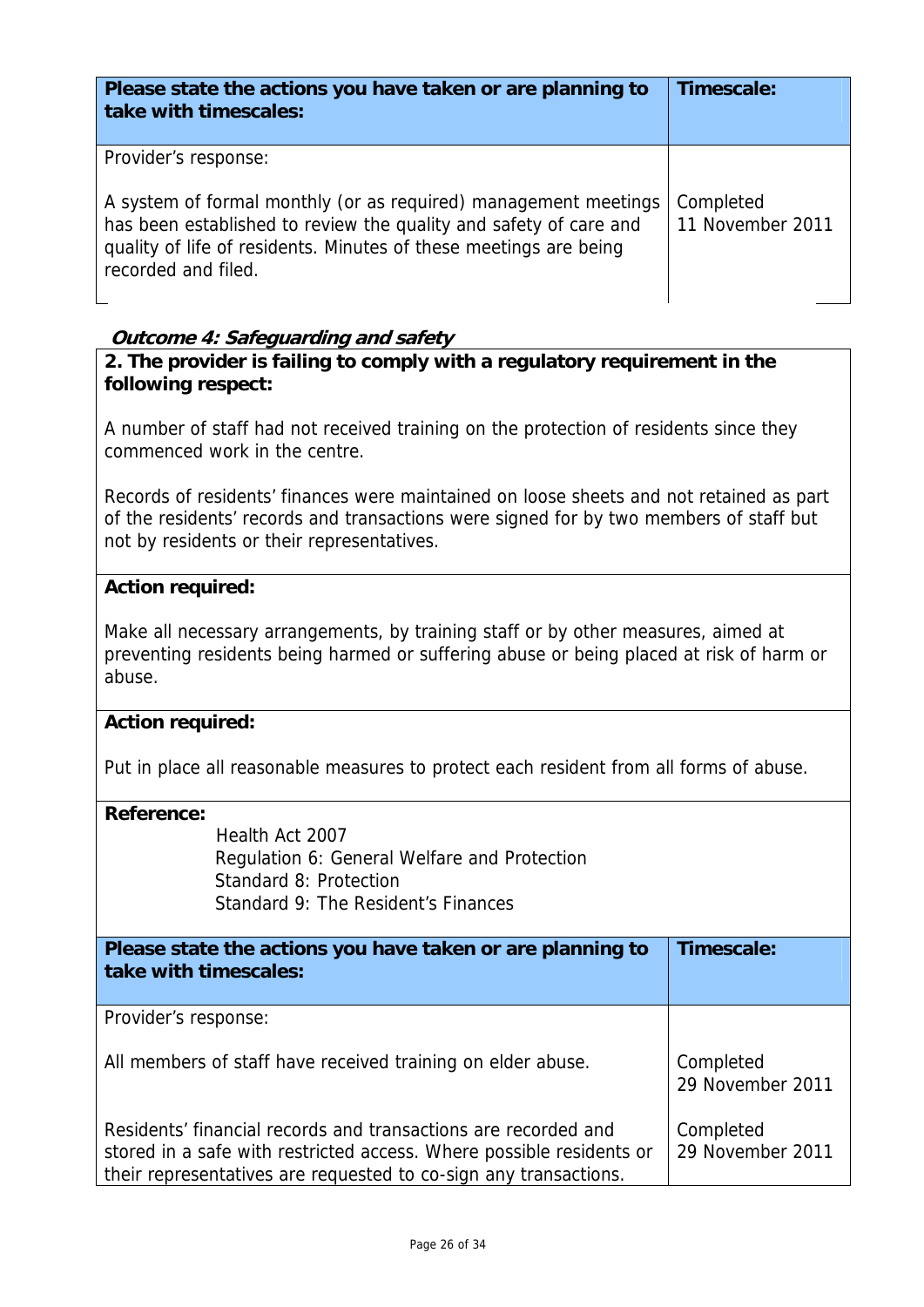| Where this is not possible the person in charge and a member of |  |
|-----------------------------------------------------------------|--|
| staff both sign and co-sign witnessing the transactions.        |  |
|                                                                 |  |

# **Outcome 5: Health and safety and risk management**

# **3. The provider is failing to comply with a regulatory requirement in the following respect:**

The policy on risk management did not include the precautions in place to control the risks specified in the regulations nor the arrangements for identification, recording, investigation and learning from serious or untoward incidents or adverse events involving residents.

Two staff who were interviewed by an inspector had not received fire training since they took up their posts.

Two hoists were left on the corridor while their batteries were being charged. This could constitute a trip hazard for residents.

# **Action required:**

Ensure that the risk management policy covers the precautions in place to control the following specified risks: the unexplained absence of a resident; assault; accidental injury to residents or staff; aggression and violence; and self-harm. Ensure that the policy covers the arrangements for the identification, recording, investigation and learning from serious or untoward incidents or adverse events involving residents.

### **Action required:**

Provide suitable training for staff in fire prevention.

#### **Action required:**

Take all reasonable measures to prevent accidents to any person in the designated centre and in the grounds of the designated centre.

#### **Reference:**

Health Act 2007 Regulation 31: Risk Management Procedures Regulation 32: Fire Precautions and Records Standard 26: Health and Safety Standard 29: Management Systems

| Please state the actions you have taken or are planning to Timescale: |  |
|-----------------------------------------------------------------------|--|
| take with timescales:                                                 |  |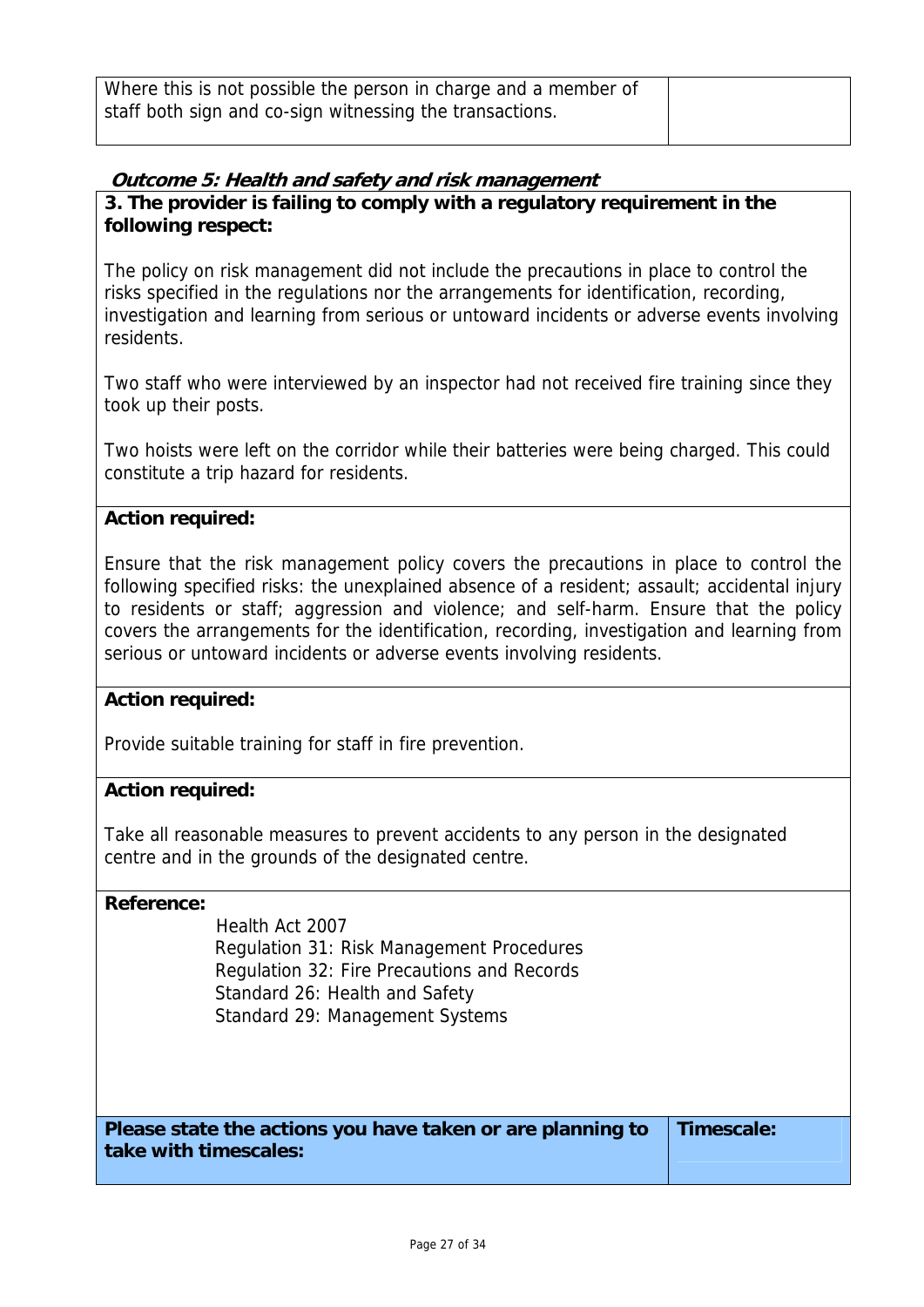| Provider's response:                                                                                                                                                                                                                                                                                                                                                                                                                          |                               |
|-----------------------------------------------------------------------------------------------------------------------------------------------------------------------------------------------------------------------------------------------------------------------------------------------------------------------------------------------------------------------------------------------------------------------------------------------|-------------------------------|
| The risk management policy has been reviewed and updated to<br>ensure it covers the following specified risks: the unexplained<br>absence of a resident; assault; accidental injury to residents or<br>staff; aggression, violence and self harm; The revised policy now<br>covers arrangements for the identification, recording, investigation<br>and learning from serious or untoward incidents or adverse events<br>involving residents. | Completed<br>28 November 2011 |
| All current staff have now completed fire prevention training.                                                                                                                                                                                                                                                                                                                                                                                | Completed<br>28 November 2011 |
| The hoists in question have been relocated off the corridor to<br>where they do not constitute a hazard.                                                                                                                                                                                                                                                                                                                                      | Completed<br>28 November 2011 |

# **Outcome 6: Medication management**

**4. The provider is failing to comply with a regulatory requirement in the following respect:**

Two keys of the controlled drugs cupboard were in use in contravention of the professional guidelines.

### **Action required:**

Put in place appropriate and suitable practices relating to the ordering, prescribing, storing and administration of medicines to residents and ensure that staff are familiar with such policies and procedures.

### **Reference:**

Health Act, 2007 Regulation 33: Ordering, Prescribing, Storing and Administration of **Medicines** Standard 14: Medication Management

| Please state the actions you have taken or are planning to<br>take with timescales: | Timescale:                   |
|-------------------------------------------------------------------------------------|------------------------------|
| Provider's response:                                                                |                              |
| There is only one key to the controlled drugs cupboard in use.                      | Completed<br>10 October 2011 |

# **Outcome 7: Health and social care needs**

**5. The person in charge is failing to comply with a regulatory requirement in the following respect:**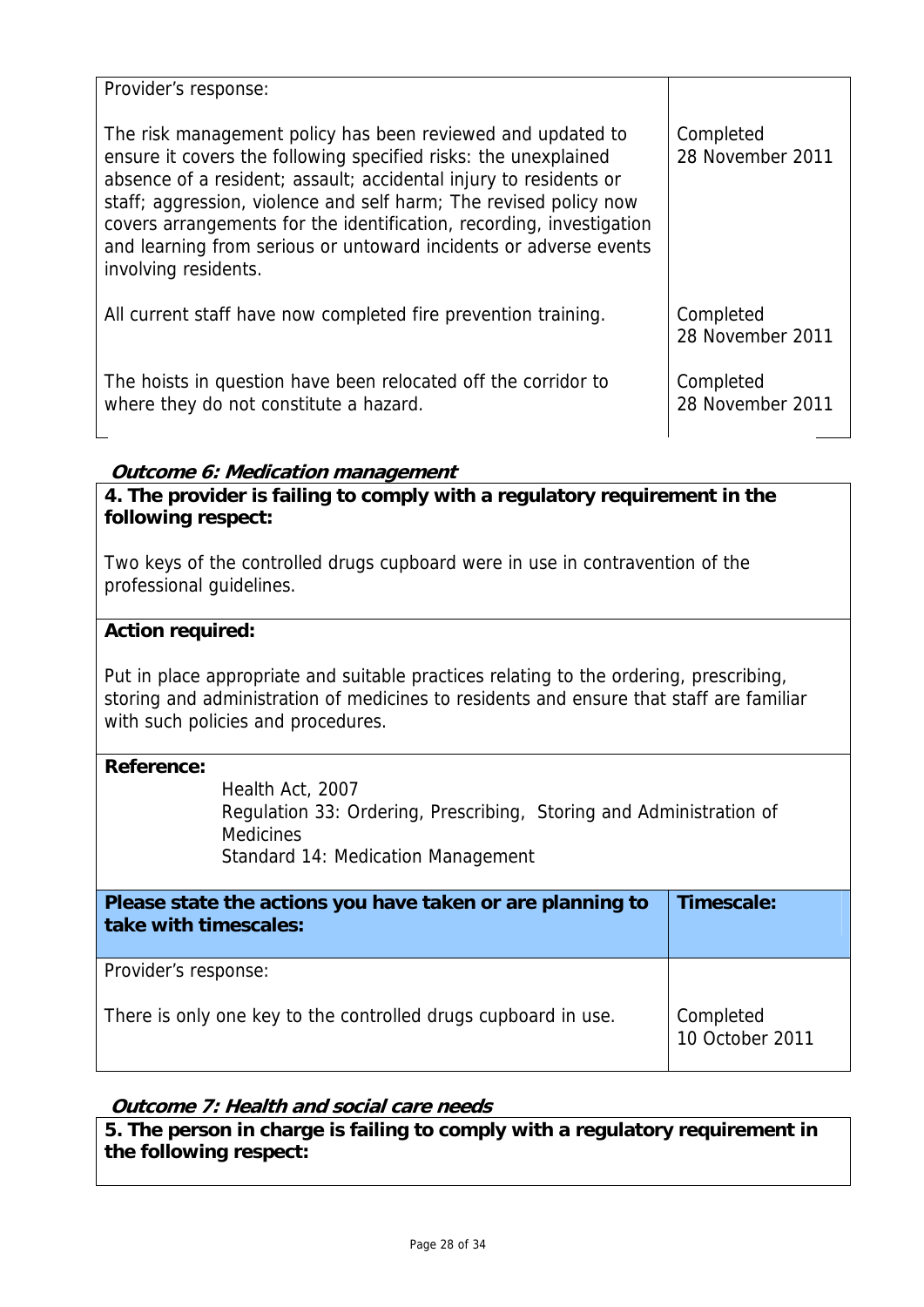A resident whose behaviour was challenging did not have a care plan on this issue. Residents who spoke to inspectors were not aware of their care plans and a number of care plans were not signed by the residents or their representatives.

A falls risk assessment was not signed or dated by the assessing nurse.

There was no evidence that the particular interests of a resident with cognitive impairment had been adequately assessed and that adequate provision had been made for her participation in the activity programme.

## **Action required:**

Set out each resident's needs in an individual care plan developed and agreed with the resident.

### **Action required:**

Provide a high standard of evidence-based nursing practice.

#### **Action required:**

Provide opportunities for each resident to participate in activities appropriate to his/her interests and capacities.

| <b>Reference:</b>                                                      |                  |
|------------------------------------------------------------------------|------------------|
| Health Act 2007                                                        |                  |
| Regulation 6: General Welfare and Protection                           |                  |
| Regulation 8: Assessment and Care Plan                                 |                  |
| Standard 13: Healthcare                                                |                  |
| Standard 18: Routines and Expectations                                 |                  |
| Standard 10: Assessment                                                |                  |
| Standard 11: The Resident's Care Plan                                  |                  |
| Please state the actions you have taken or are planning to             | Timescale:       |
| take with timescales:                                                  |                  |
|                                                                        |                  |
| Provider's response:                                                   |                  |
|                                                                        |                  |
| A care plan for challenging behaviour has been developed for the       | Completed        |
| resident referred to. Individual care plans are developed and          | 11 November 2011 |
| agreed with residents who are capable of doing so. Where a             |                  |
| resident is incapable to do so, the care plan is agreed with their     |                  |
| representative.                                                        |                  |
|                                                                        |                  |
| All individual risk assessments are now signed and dated by the        | Completed        |
| assessing nurses.                                                      | 11 November 2011 |
|                                                                        |                  |
| The resident referred to above has now been assessed for               | Completed        |
| participation in activities and this has been recorded in the relevant | 11 November 2011 |
| documentation.                                                         |                  |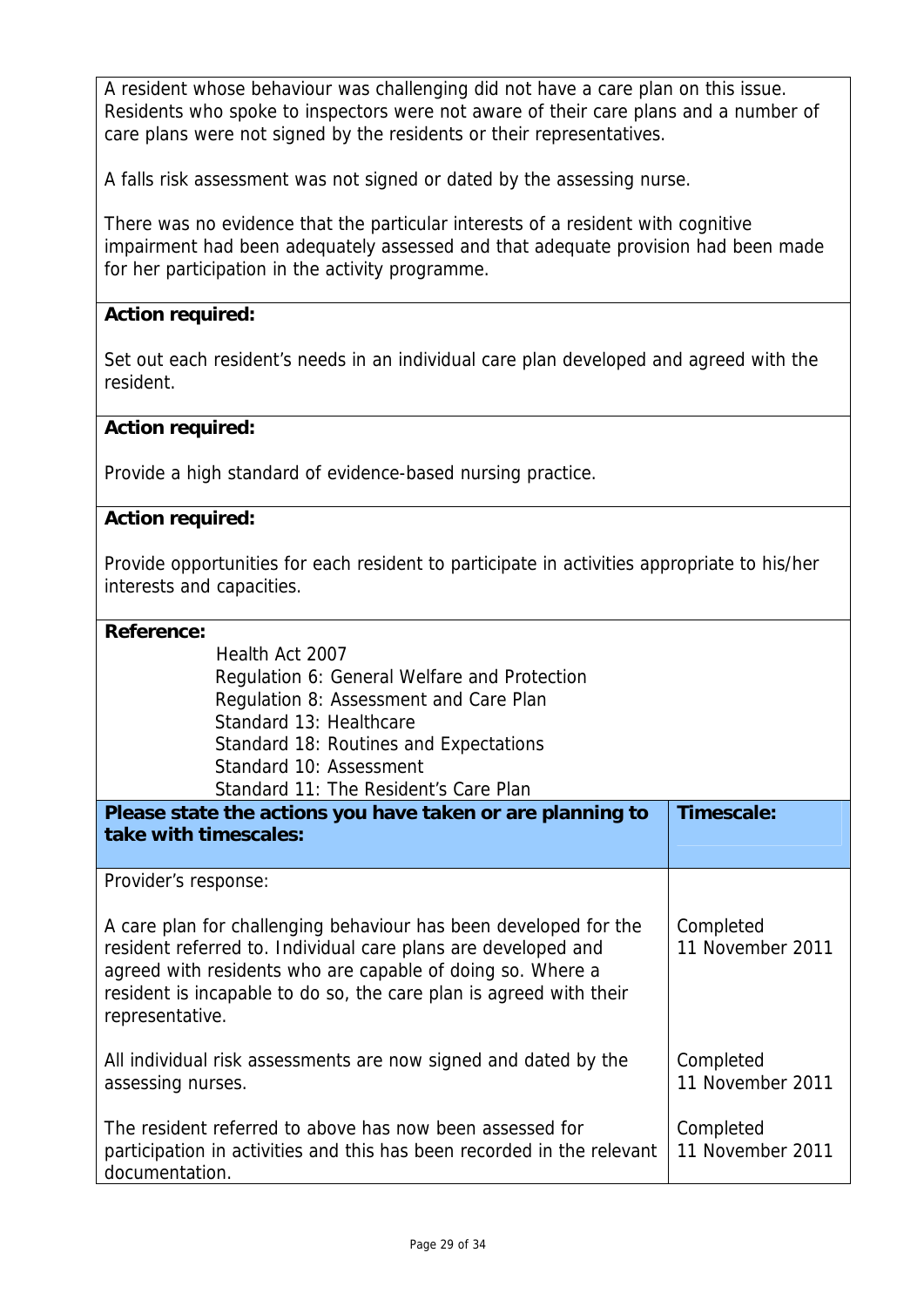# **Outcome 10: Contract for the provision of services**

# **6. The provider is failing to comply with a regulatory requirement in the following respect:**

The policy of the centre was that the contract should be signed within eight weeks of admission and not within one month as required by the regulations.

The contracts did not provide sufficient detail on the care and welfare of the resident in the centre and the details of the services to be provided. It was not clear what services were covered by the fees and what other charges might apply.

### **Action required:**

Agree a contract with each resident within one month of admission to the designated centre.

### **Action required:**

Ensure each resident's contract deals with the care and welfare of the resident in the designated centre and includes details of the services to be provided for that resident and the fees to be charged.

#### **Reference:**

Health Act 2007 Regulation 28: Contract for the Provision of Services Standard 1: Information Standard 7: Contract/Statement of Terms and Conditions

| Please state the actions you have taken or are planning to<br>take with timescales:                                                   | Timescale:                    |
|---------------------------------------------------------------------------------------------------------------------------------------|-------------------------------|
| Provider's response:                                                                                                                  |                               |
| Contracts of care have been amended to ensure they are now<br>signed within one month of admission as outlined in the<br>regulations. | Completed<br>14 November 2011 |
| Contracts now provide sufficient details on the services and care to<br>be provided and state all fees and charges which may apply.   | Completed<br>14 November 2011 |

**Outcome 11: Residents' rights, dignity and consultation** 

**7. The provider is failing to comply with a regulatory requirement in the following respect:**

None of the residents who spoke to inspectors were aware of the residents/family committee meeting. A dedicated residents committee was required to ensure that the residents were consulted on an ongoing basis regarding the operation of the service.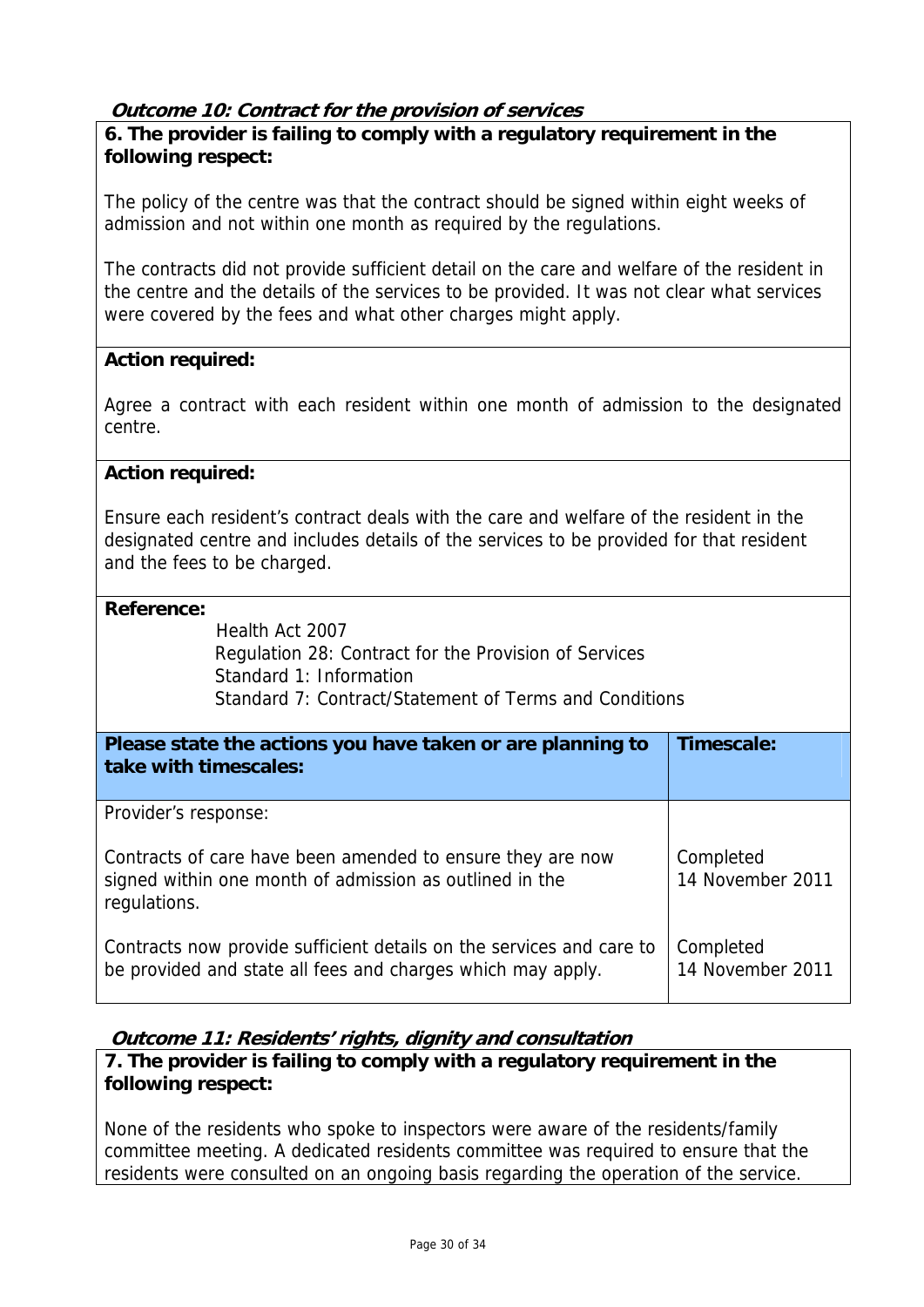### **Action required:**

Put in place arrangements to facilitate residents' consultation and participation in the organisation of the designated centre.

### **Reference:**

Health Act 2007 Regulation 10: Residents' Rights, Dignity and Consultation Standard 2: Consultation and Participation

| Please state the actions you have taken or are planning to<br>take with timescales:                             | Timescale:                    |
|-----------------------------------------------------------------------------------------------------------------|-------------------------------|
| Provider's response:                                                                                            |                               |
| A designated residents committee has been established in addition<br>to the existing resident/family committee. | Completed<br>21 November 2011 |

### **Outcome 14: Suitable staffing**

# **8. The provider/person in charge is failing to comply with a regulatory requirement in the following respect:**

There was no overall training matrix in place. There was insufficient evidence that all staff had received mandatory training in fire safety and moving and handling. Two staff, who were recruited in 2011, told inspectors that they had not yet received training in moving and handling and fire safety.

Two of the five files viewed by an inspector did not contain three written references and one of the files did not contain evidence of physical and mental fitness.

### **Action required:**

Provide staff members with access to education and training to enable them to provide care in accordance with contemporary evidence based practice.

### **Action required:**

Put in place recruitment procedures to ensure no staff member is employed unless the person is fit to work at the designated centre and full and satisfactory information and documents specified in Schedule 2 have been obtained in respect of each person.

#### **Reference:**

Health Act 2007 Regulation 17: Training and Staff Development Regulation 18: Recruitment Standard 24: Training and Supervision Standard 22: Recruitment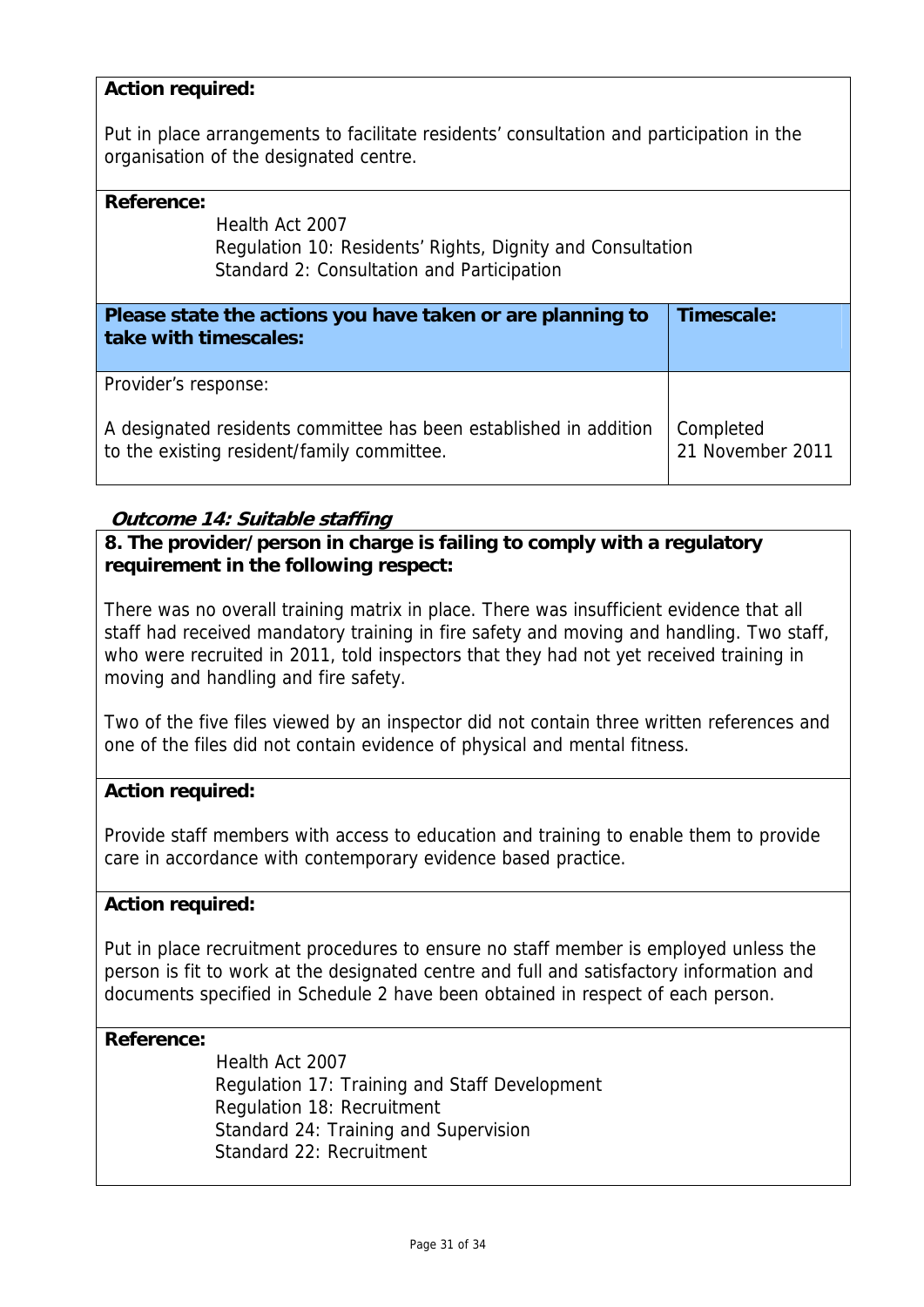| Please state the actions you have taken or are planning to<br>take with timescales:                                                                                                                                                                                                                              | Timescale:                    |
|------------------------------------------------------------------------------------------------------------------------------------------------------------------------------------------------------------------------------------------------------------------------------------------------------------------|-------------------------------|
| Provider's response:                                                                                                                                                                                                                                                                                             |                               |
| A training matrix has been developed for all staff. All staff have<br>now received manual handling and fire training. All staff have<br>access to education and training. Current and future training needs<br>are identified as part of the staff appraisal system currently in<br>place.                       | Completed<br>22 November 2011 |
| All staff files have been reviewed and updated where necessary to<br>include all the required documentation. This review will be<br>completed by 10th December 2011. The recruitment policy has<br>been amended to ensure that all staff have the required<br>documentation prior to commencement of employment. | 10 December 2011              |

# **Outcome 16: Records and documentation to be kept at a designated centre 9. The provider is failing to comply with a regulatory requirement in the following respect:**

The Resident's Guide did not include a copy of the most recent inspection report or the telephone number of the Chief Inspector.

The policy on infection control needed to be updated.

### **Action required:**

Produce a Resident's Guide which includes a summary of the statement of purpose; the terms and conditions in respect of accommodation to be provided for residents; a standard form of contract for the provision of services and facilities to residents; the most recent inspection report; a summary of the complaints procedure provided for in Regulation 39; and the address and telephone number of the Chief Inspector.

### **Action required:**

Review all the written operational policies and procedures of the designated centre on the recommendation of the Chief Inspector and at least every three years.

#### **Reference:**

Health Act 2007 Regulation 21: Provision of Information to Residents Regulation 27: Operating Policies and Procedures Standard 29: Management Systems Standard 1: Information

**Please state the actions you have taken or are planning to take with timescales: Timescale:**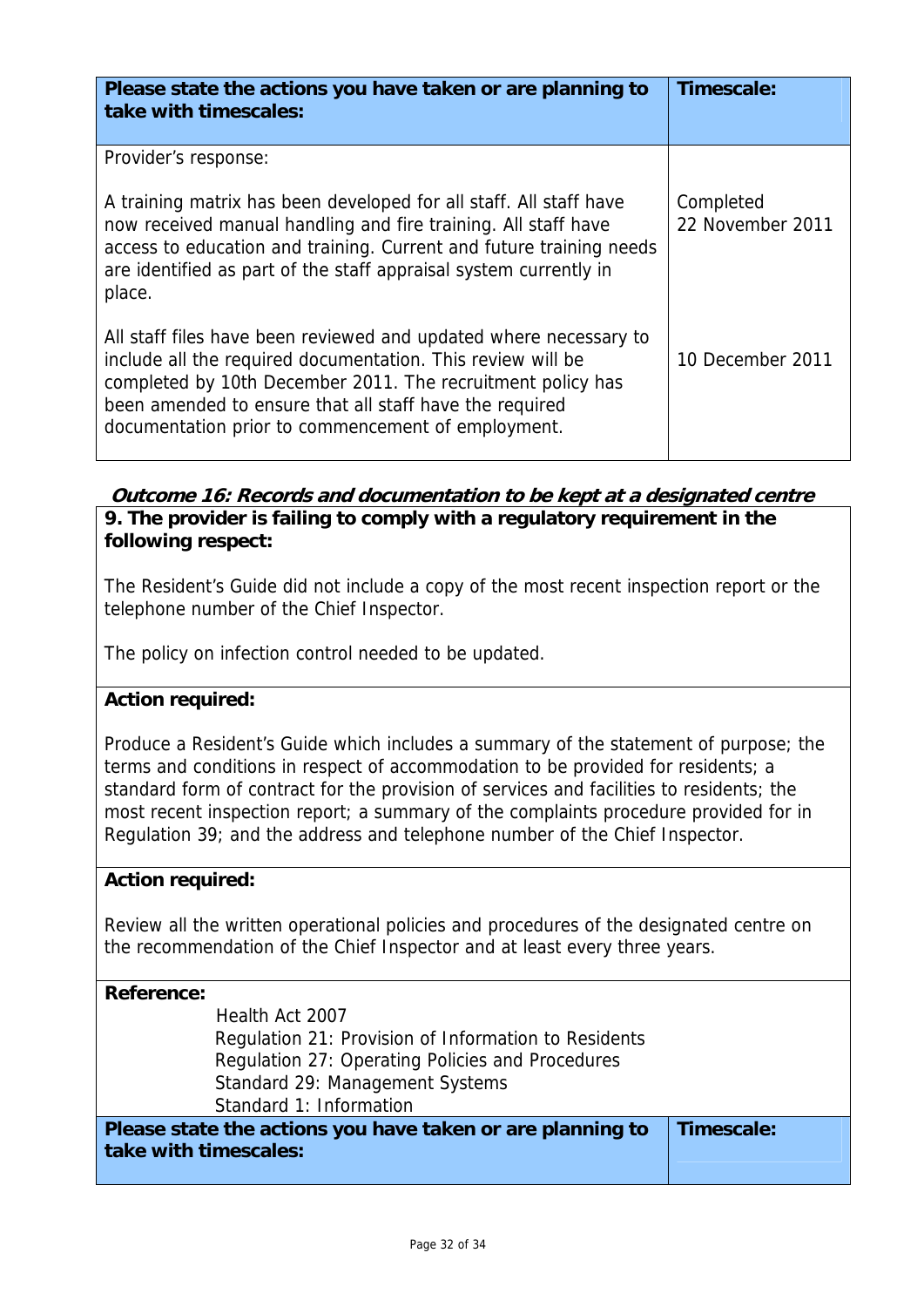| Provider's response:                                                                                                                                                                                                                                                                                                                               |                  |
|----------------------------------------------------------------------------------------------------------------------------------------------------------------------------------------------------------------------------------------------------------------------------------------------------------------------------------------------------|------------------|
| A revised Resident's Guide is being produced to include: a<br>summary of statement of purpose; terms and conditions in respect<br>of accommodation; standard form of contract; the most recent<br>Health Information and Quality Authority inspection report; a<br>summary of complaints procedure; and contact details of the Chief<br>Inspector. | 12 December 2011 |
| The policy on infection control is currently being updated and will<br>be completed by 31 December 2011.                                                                                                                                                                                                                                           | 31 December 2011 |